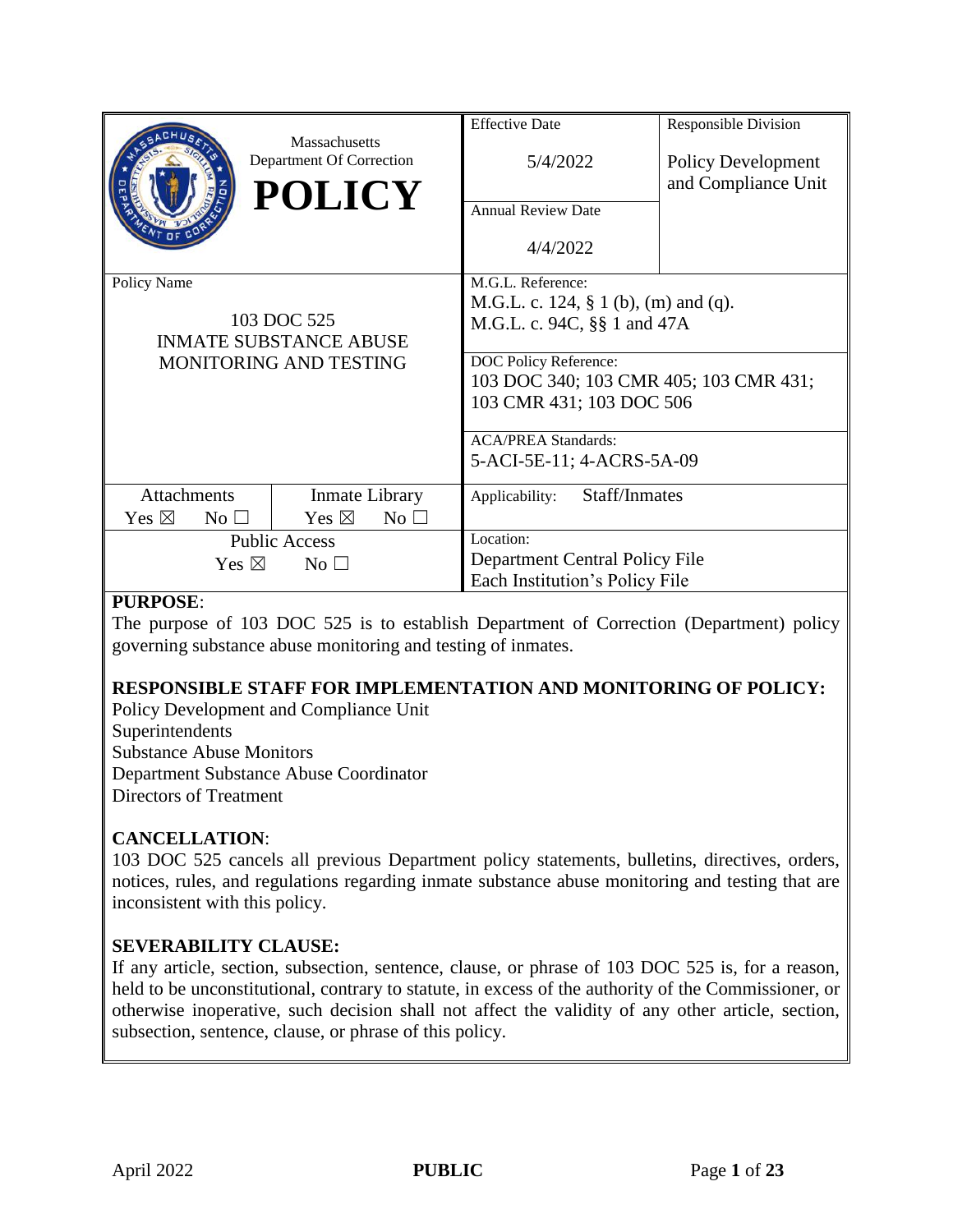## **TABLE OF CONTENTS**

| 525.01 | Definitions                                                      | 3  |
|--------|------------------------------------------------------------------|----|
| 525.02 | Purpose and Overview                                             | 4  |
| 525.03 | Appointment and Duties of Institutional Substance Abuse Monitors | 4  |
| 525.04 | <b>Testing Requirements</b>                                      | 4  |
| 525.05 | <b>IMS</b> Test Code Definitions                                 | 5  |
| 525.06 | <b>Testing Frequency</b>                                         | 6  |
| 525.07 | Urine/Oral Fluid Collection, Screening, Testing and Disposal     | 10 |
| 525.08 | Substance Identification and Testing                             | 17 |
| 525.09 | Training                                                         | 19 |
| 525.10 | Documentation and Record Keeping                                 | 19 |
| 525.11 | Drug Testing Supplies, Ordering and Inventories                  | 19 |

# **ATTACHMENTS**

| Attachment #1 | Substance Abuse Testing – Inmate Sign Off Sheet               | 21 |
|---------------|---------------------------------------------------------------|----|
| Attachment #2 | <b>Substance Abuse Confirmatory Testing Election Form</b>     | 22 |
| Attachment #3 | Inmate Medication List for Urine Confirmation Testing<br>Form | 23 |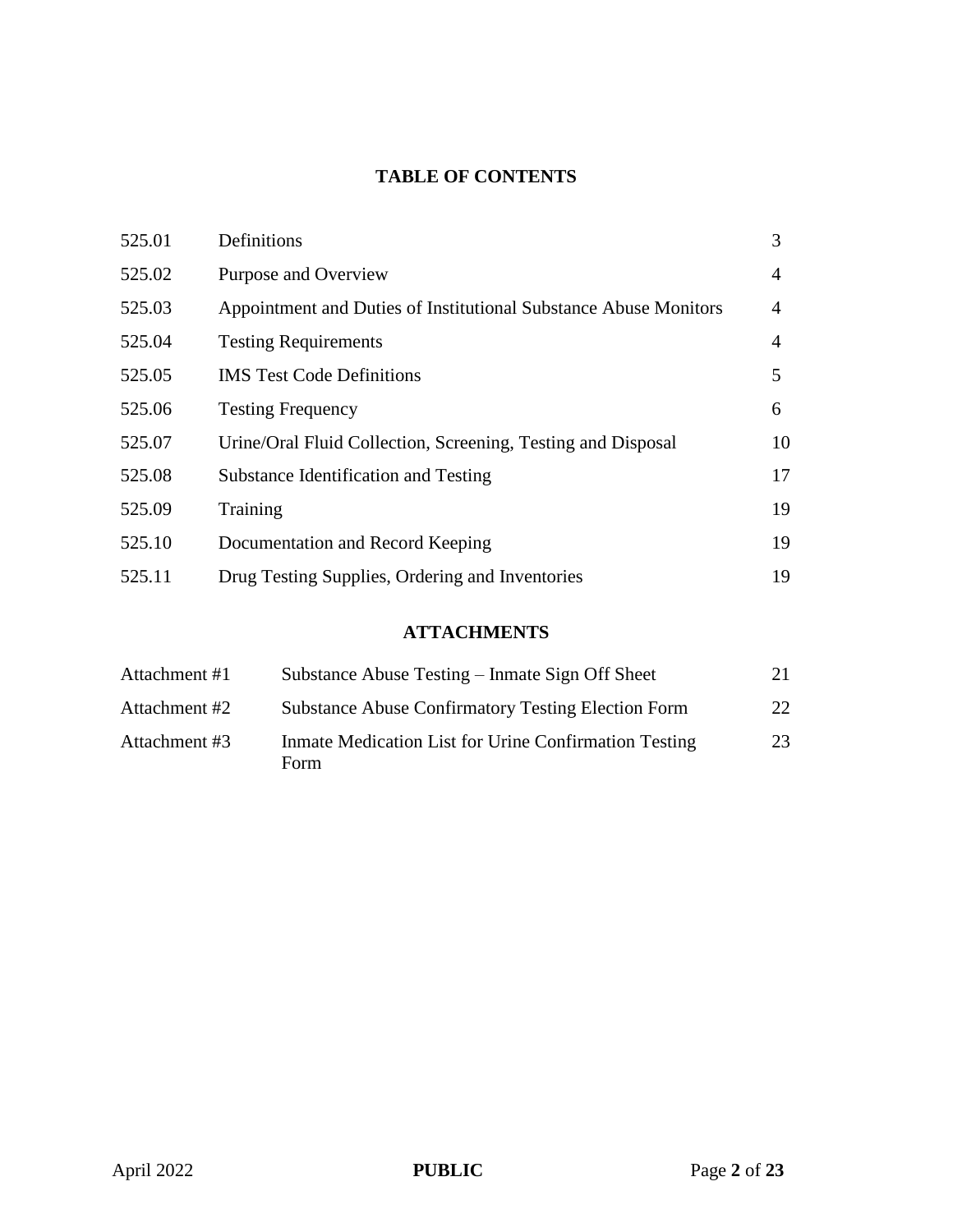#### **525.01 DEFINITIONS**

COMPAS: A computerized data base and analysis system for criminal justice practitioners who must make decisions regarding the placement, supervision, and case management of offenders.

Confirmation Test: A forensic test conducted by a certified laboratory to detect the presence of unauthorized drugs, alcohol, prescribed medications, or other substances in a particular specimen sample. The results of the laboratory test shall always override the results of any screening results obtained by Department staff.

Department Substance Abuse Coordinator (SAC): The individual designated by the Commissioner or designee who is responsible for overseeing and coordinating all aspects of the inmate substance abuse testing program for the Department.

Director of Treatment (DOT): An institutional program manager appointed by the Superintendent of the institution who is responsible for supervising all program services, ensuring compliance with departmental treatment policies, developing initiatives and procedures as needed, monitoring adherence to procedures, and overseeing the performance of treatment staff, including service venders. This staff person shall have treatment or program experience.

Initial Screening: A preliminary test conducted by a Qualified Testing Officer, generally designed to provide only qualitative data regarding the presence of unauthorized drugs, alcohol, prescribed medications or other substances in a particular urine specimen sample.

Inmate: Any individual, whether awaiting trial or sentenced, who is confined in a state correctional institution. A person committed to the Massachusetts Treatment Center pursuant to M.G.L. c. 123A as a Sexually Dangerous Person, also known as a "Resident", shall be considered an inmate for the purposes of 103 DOC 525.

Qualified Collection Officer: A staff member designated/assigned to collect a urine, oral fluid, or breath sample for substance abuse testing. This individual shall be properly trained through Department lesson plans annually at in-service training or by the manufacturer's specifications in the collection methodology being conducted.

Qualified Testing Officer: A staff member designated/assigned to either test an illicit substance or test a urine, oral fluid, or breath sample for substance abuse testing. This individual shall be properly trained by the product manufacturer every two (2) years in the testing methodology being utilized.

Qualitative Test: A test that provides simple results (positive or negative) of a particular drug based upon specific cutoff levels.

Substance Abuse Monitor (SAM): An individual appointed by the Superintendent of the institution to oversee compliance with inmate substance abuse monitoring in accordance with 103 DOC 525.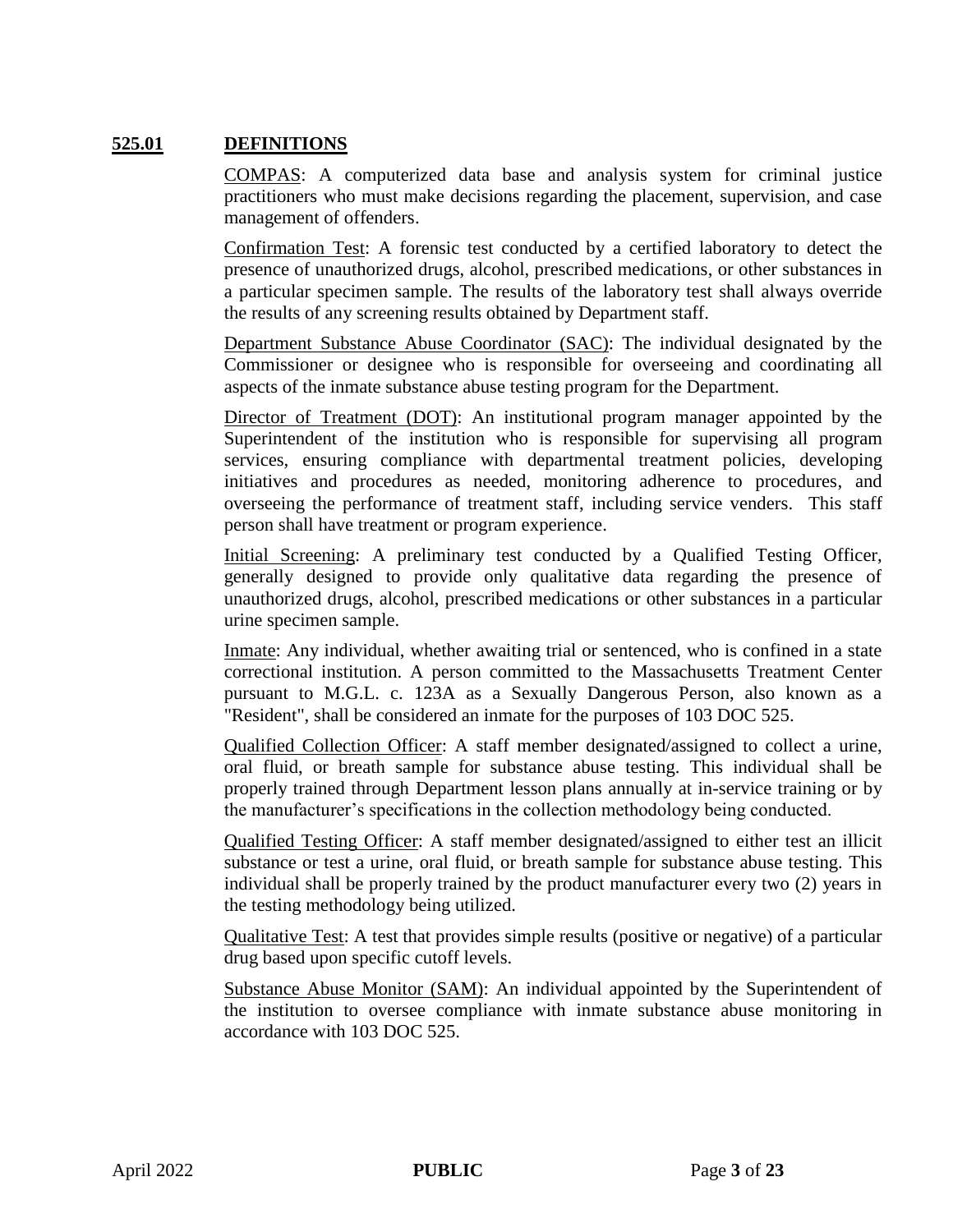#### **525.02 PURPOSE AND APPLICABILITY**

- A. The Department maintains a zero tolerance for substance abuse by all inmates within its custody. Every effort shall be made to provide a drug free and safe correctional environment. Through the aggressive management of 103 DOC 525, the Department shall attempt to reduce or eliminate drug and alcohol use among inmates, improve accountability, maintain institutional order/security, and contribute to the overall mission of the Department by reducing inmate recidivism.
- B. Substance abuse monitoring shall be conducted for both security and treatment purposes. All inmates, unless specifically exempted, shall be subject to substance abuse monitoring and, where appropriate, may participate in available drug treatment programs.
- C. The Shattuck Hospital Correctional Unit shall be exempt from the general testing requirements of this policy. Testing for cause may be conducted on these individuals if deemed necessary by the Director of Security (DOS) or designee.
- D. Civil Commitments at the Massachusetts Treatment Center are subject to disciplinary sanctions in accordance with 103 CMR 431, *Observation of Behavior Reports.*

#### **525.03 APPOINTMENT AND DUTIES OF THE INSTITUTIONAL SUBSTANCE ABUSE MONITOR**

- A. The Superintendent at each institution shall appoint a Substance Abuse Monitor (SAM) who shall monitor and coordinate the collection, screening, testing, and documentation of inmate drug tests at the institution. The Superintendent shall appoint a second individual as a backup to assist with these duties, or to provide coverage during the primary Monitor's absence.
- B. All substance abuse related documentation (e.g., Inmate Sign Off Sheets, laboratory confirmation results), shall be maintained on file by the SAM for no less than three (3) years.
- C. All SAMs shall maintain and monitor training certification dates for the collection and testing requirements of staff.

#### **525.04 TESTING REQUIREMENTS**

A. The SAM at each institution shall review/assess all incoming inmates for any pre-existing substance abuse issues, as well as any previous monitoring status or substance abuse program participation, to determine whether any current or future testing or monitoring is needed.

As part of this assessment, the SAM shall review the following IMS screens:

- 1. Disciplinary Query;
- 2. Mental Health/Substance Abuse History;
- 3. Medical Orders;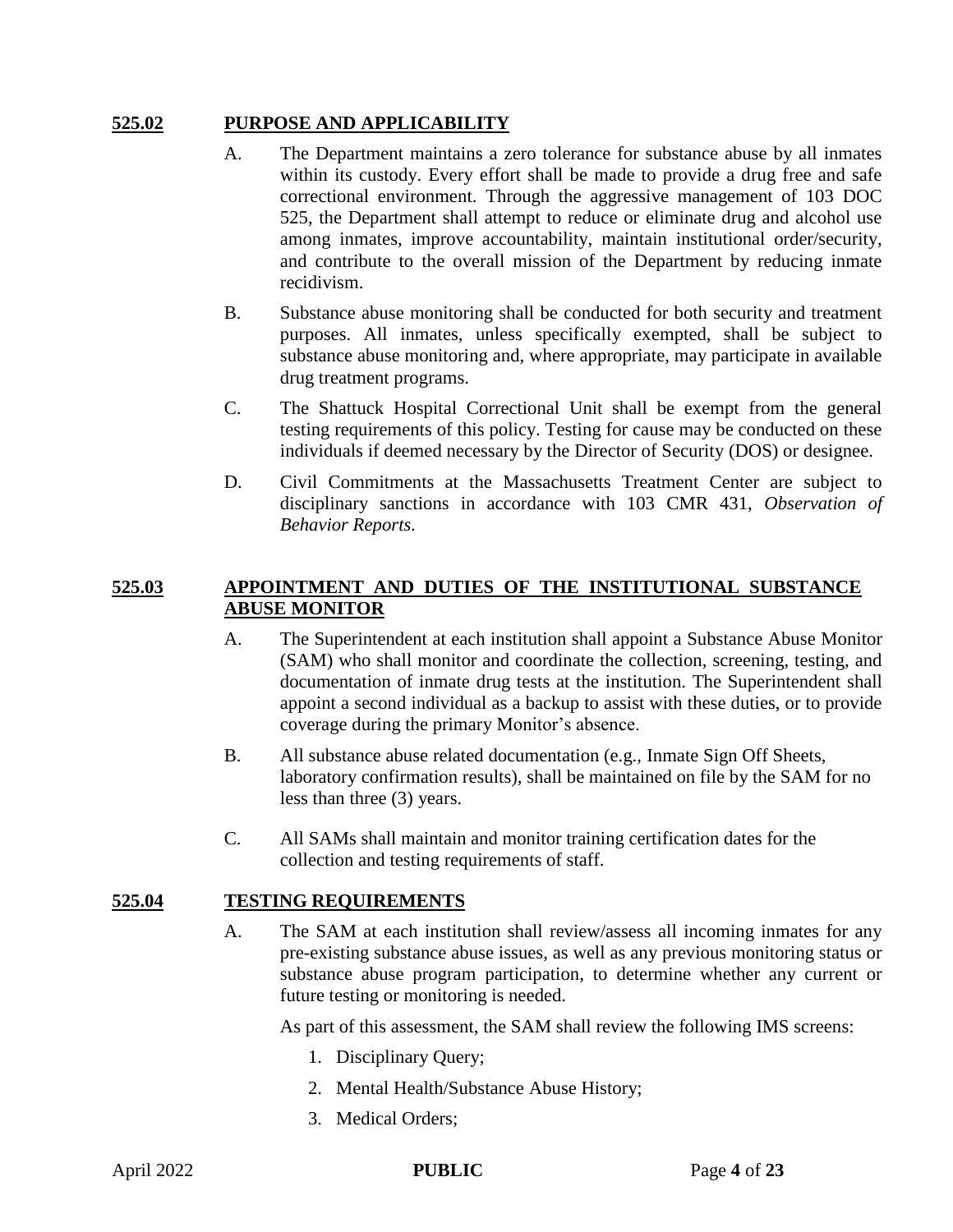- 4. COMPAS / Assessment Scores and Case Plan
- B. Inmates may be tested using a variety of methods, including but not limited to: urine, oral fluids, and breath. The primary method for testing for substances of abuse shall be through urine, although alternate testing methods may be utilized as needed.
- C. Inmates shall be routinely tested for a variety of unauthorized/controlled substances, unauthorized medications, or prohibited substances, as determined by the SAM based upon the inmate's drug of choice, specific intelligence, or current drug use trends within the institution.
- D. Inmates who have not been housed in a Department institution for at least thirty (30) days shall be exempt from the general testing requirements of this policy. Testing for cause may be conducted on these inmates if deemed necessary by the DOS or a designee.
- E. Selection of inmates for testing may be random or based on intelligence, but shall not be based on the race, color, religion, gender, gender identity, age, national origin, or any other protected status of the inmate.
- F. Each Superintendent of an institution that operates a specialized unit (e.g., restrictive housing, protective custody) shall develop institutional procedures for the collection and testing of urine specimen samples from inmates assigned to such units. The procedures shall consist of an identified area for urine specimen collection and testing, and ensure testing frequencies are being met in accordance with 103 DOC 525.06, while also ensuring the safety of both staff and inmates. If security or medical issues prevent a urine specimen from being collected, it shall be documented in the comments section of the inmates IMS test results screen.
- G. Inmates participating in a Medication Assisted Treatment Program shall not be tested for the specific substance for which they are being prescribed while enrolled in the program.
- H. Inmates participating in the Medication Assistance Treatment Re-entry Initiative (MATRI) shall be tested per the MATRI Guidelines.

#### **525.05 IMS TEST CODE DEFINITIONS**

Breathalyzer/Other (BRE): The test type/code for an inmate identified for a breathalyzer screen.

Correctional Recovery Academy (CRA): The test type/code for a subgroup of the inmate population designated for testing each period as a result of enrollment/participation in the CRA program.

Interval (INT): The test type/code for testing all minimum security level inmates on a quarterly basis, and all pre-release security level inmates on a monthly basis.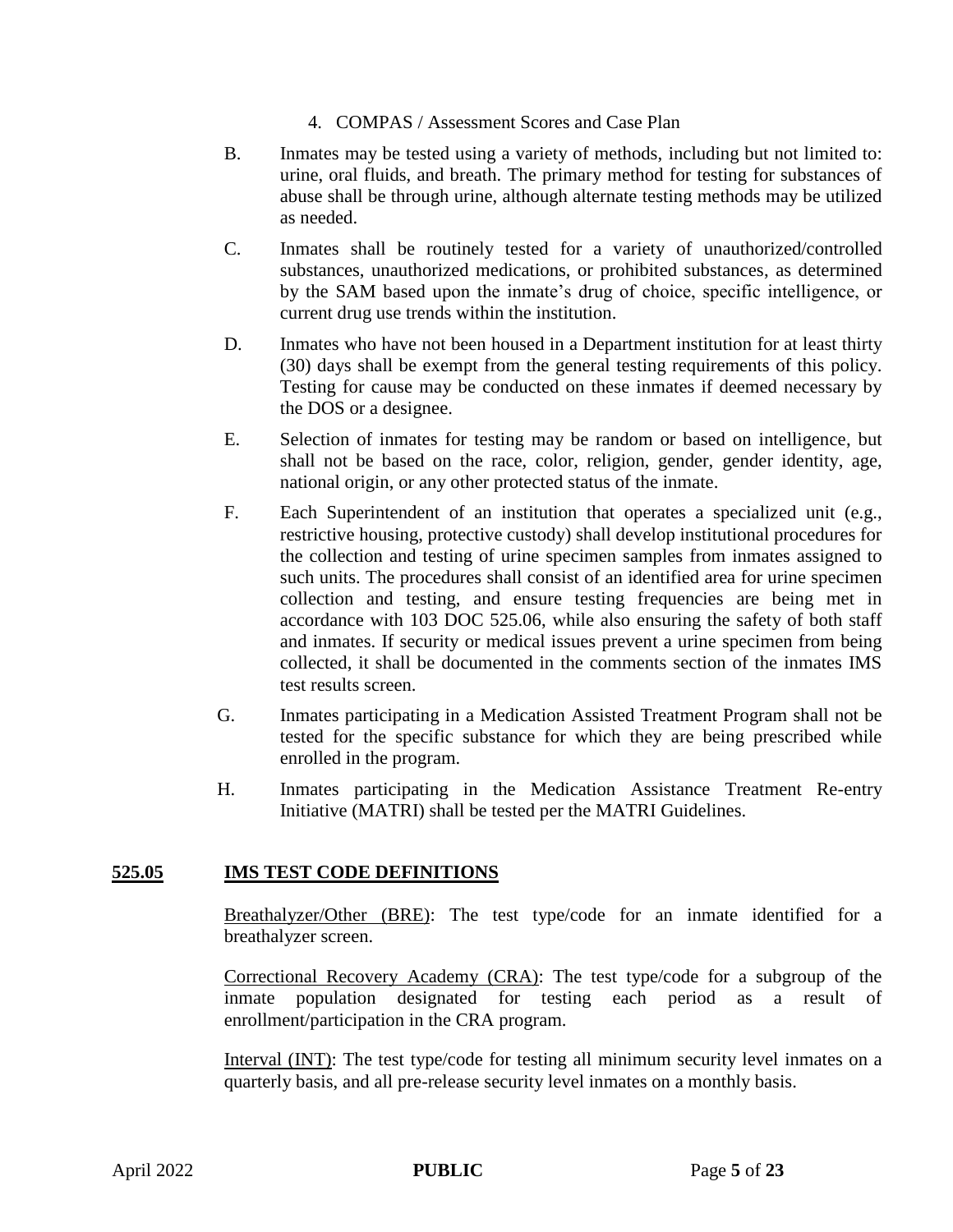OUS/PRC Return (PRE): The test type/code for the testing of an individual inmate upon returning to the institution from an outside community/institution work crew or work release program.

Random (RDM): The test type/code for a percentage of the inmate population to be scheduled for substance abuse tests at random.

Suspect (SUS): The test type/code for a percentage of the inmate population considered "at risk", to be designated for testing each month.

Sanctioned Disciplinary Urine (SDU): The test type/code for a subgroup of the inmate population designated for testing each period as a result of disciplinary sanctions associated with a prior substance abuse violation.

Testing for Cause (TST): The test type/code for the testing of an individual inmate based on suspicion or cause.

Transfer – 24 hour: The test type/code for testing an individual inmate within twentyfour (24) hours and prior to the transfer to a lower security level facility. Inmates who are scheduled for a transfer to a medium security facility through the initial classification process shall be exempt from this requirement.

#### **525.06 TESTING FREQUENCY**

Where practicable, urine specimen samples for all status types should be collected at various times to prevent predictability of testing patterns.

- A. Random Testing (RDM)
	- 1. The entire inmate population, except those inmates subject to mandatory testing as a disciplinary sanction (SDU status), and those who have not been housed in a DOC institution for at least thirty (30) days, shall be subject to random drug testing at the following frequency:
		- a. Minimum/Pre-Release: 5% of population, monthly
		- b. Maximum/Medium: 3% of population, quarterly
	- 2. Random testing shall be based on an IMS (computer) generated selection.
		- a. The SAM or other employee designated by the Superintendent shall generate a random schedule of urine specimens to be collected via the Collection Schedule Screen. Access to this list shall be limited to only those individuals involved in the scheduling, collection, screening, or documentation process. Every effort shall be made to minimize access to this list until the time of collection.
		- b. Each inmate shall be tested regardless of how often his/her/their name appears on the Collection Schedule screen list. There is no limit to the number of times, or the frequency of which, an inmate may be selected for random testing.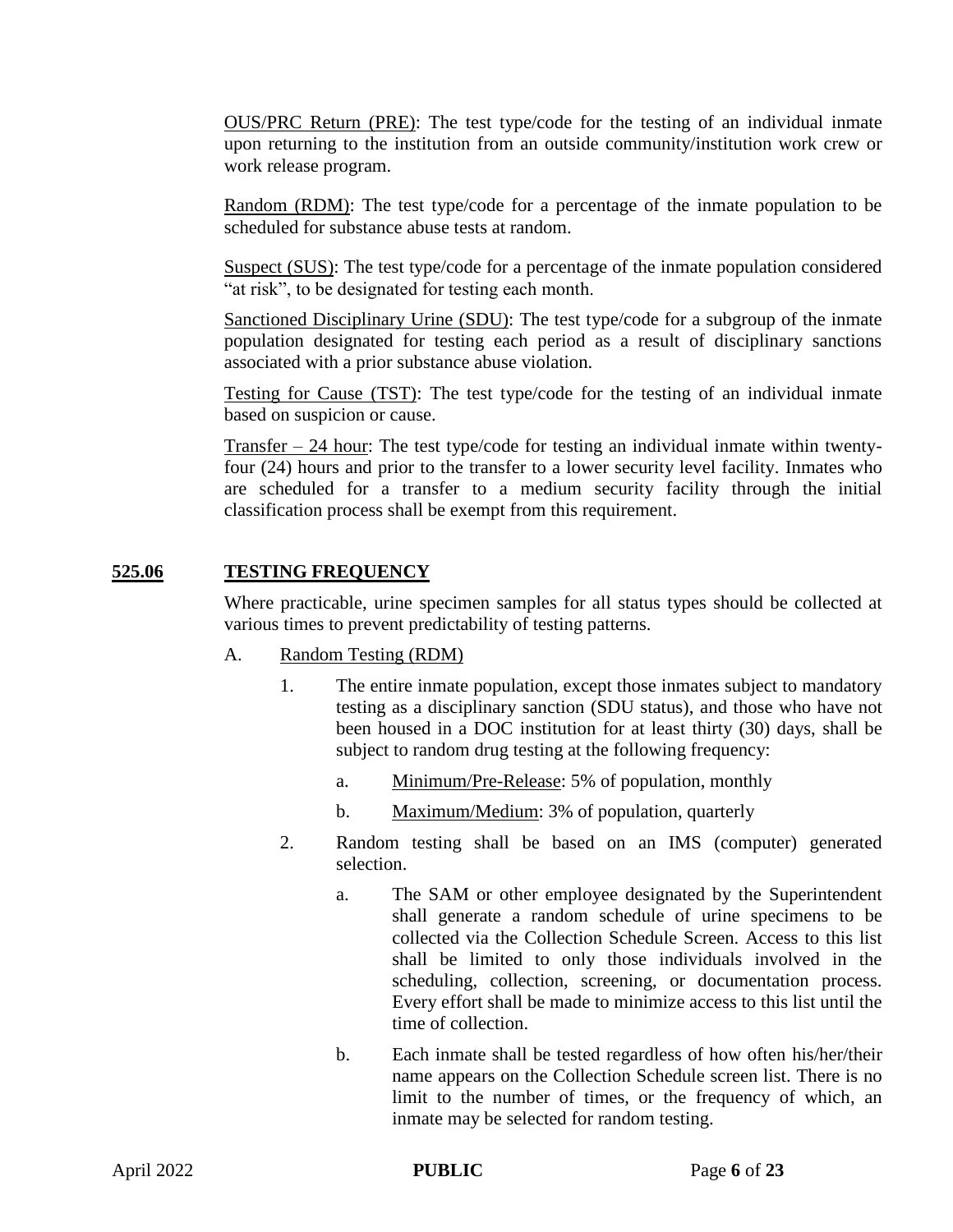3. Random testing shall normally be conducted via a urine sample, unless an alternate testing method is deemed necessary.

#### B. Interval Testing (INT)

- 1. The entire inmate population of each institution shall be subject to interval drug testing at the following frequency:
	- a. Minimum: Entire population, quarterly
	- b. Pre-Release: Entire population, monthly
- 2. Inmates who appear on the interval list shall be tested via a urine sample, unless an alternate testing method is deemed necessary. Inmates on the interval list may be screened with a breathalyzer on a random basis or when there's reasonable suspicion the inmate is under the influence. Anytime a breathalyzer test is administered, the Inmate Sign Off Sheet (Attachment #1) shall be signed by the inmate and the test results entered into IMS. These breathalyzer tests shall be administered in either Automatic or Manual mode, using a mouthpiece.

#### C. Testing for Cause (TST)

- 1. A DOS or designee of an institution may order testing for cause to respond to situations that include, but are not limited to, the following:
	- a. An inmate appears to be under the influence of drugs or alcohol.
	- b. Staff receives information regarding suspected drug/alcohol use.
	- c. An inmate is observed and/or is found in possession of suspected illicit drugs, drug paraphernalia, alcohol, intoxicants, fermented juices, unauthorized medication, or other unknown substances, or where such items are found in an area occupied or inhabited by the inmate, and/or correctional staff is unable to obtain a sample of the substance/item.
	- d. An inmate returns late from a community release.
	- e. An inmate assaults a staff member.
	- f. An inmate sustains an injury not witnessed by staff which requires medical attention (excluding non-suspicious minor injuries, or those injuries reasonably believed a result of normal/recreational activities).
	- g. An inmate is returned to custody subsequent to an escape.
- 2. Testing for cause shall normally be conducted via a urine sample, unless an alternate method of testing is deemed necessary.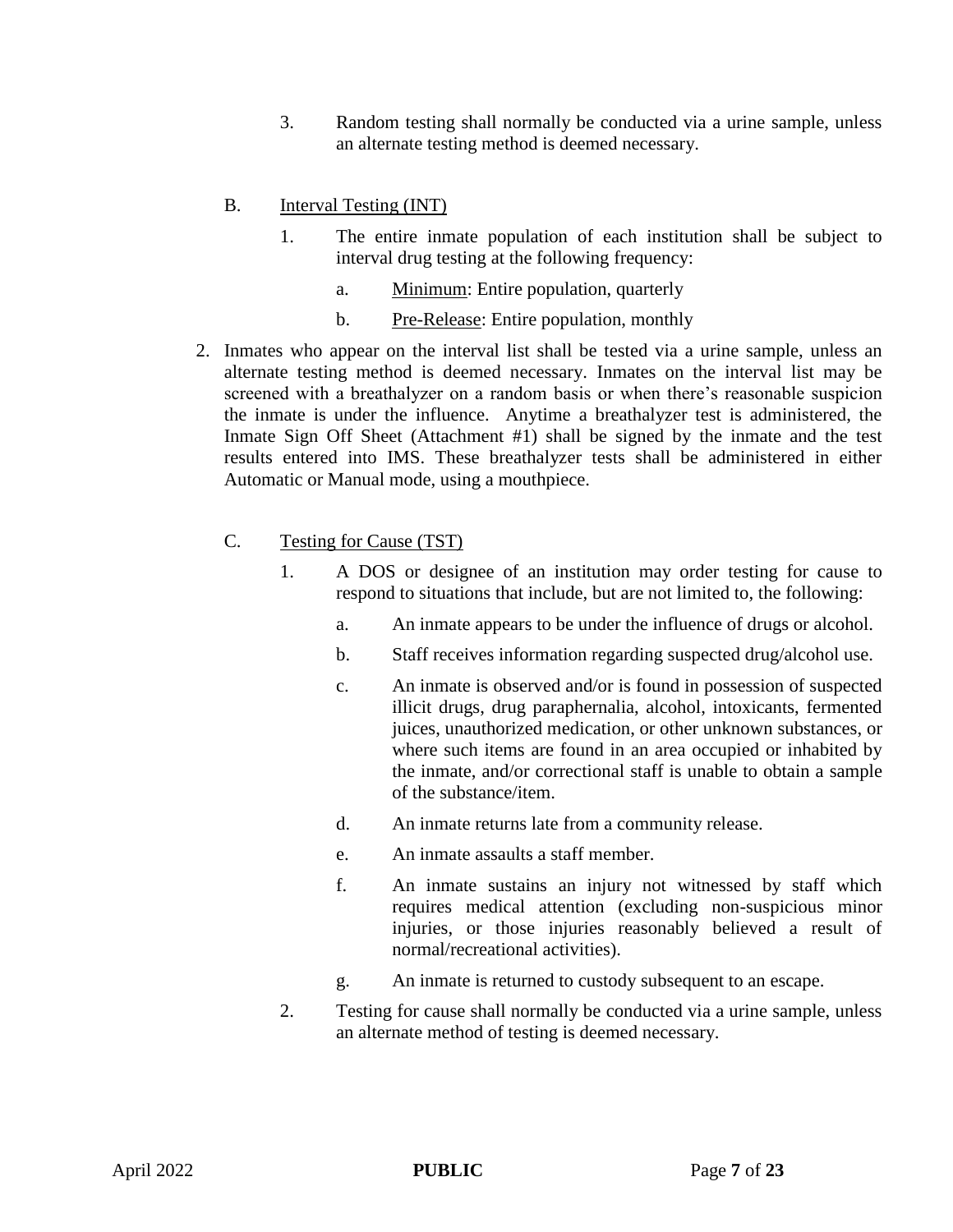#### D. Correctional Recovery Academy (CRA)

- 1. For institutions that have a CRA Therapeutic Community Phase (TCP) program, testing of the participating inmates shall occur at the following frequency:
	- a. Twice during participation in the program (CRA).
	- b. Once during the week following graduation from the program.
	- c. A test for cause may be performed at any time on CRA participants at the discretion of the DOS or a designee, and/or the program provider.
- 2. CRA program monitoring/testing shall normally be conducted via a urine sample, unless an alternate method of testing is deemed necessary.
- 3. The DOT or the institution SAM shall ensure that all inmates participating in the CRA are entered in the IMS substance abuse module screen each time an inmate has been tested.
- 4. The DOT shall input relevant data into IMS on the Test Results screen. Data including the intervention referral date, intervention referral type, and intervention referral status, if any, shall be entered. This information shall be updated as needed and in conjunction with classification reviews.
- E. Suspect List (SUS)
	- 1. At all institutions, a monthly suspect list representative of those inmates who pose the greatest risk to abuse drugs or alcohol shall be established by the DOS or a designee. In developing this list, the following information should be reviewed and considered:
		- a. Inmates who scored moderate to high on COMPAS risk/needs assessment and/or have a strong need in the area of substance abuse.
		- b. Inmates who have tested positive or refused to provide a sample for substance abuse testing and have recently completed sanctions.
		- c. Inmates who have been identified as high risk substance abusers through institution incidents, intelligence information, and/or observations.
	- 2. Inmates who appear on the suspect list shall be tested monthly via a urine sample, unless an alternate testing method is deemed necessary.
	- 3. The DOS or a designee may remove any inmate from the suspect list following three (3) months of testing without a positive substance abuse screen/test result.
	- 4. Inmates participating in the CRA TCP shall not appear on the suspect list. The substance abuse monitor shall compare the CRA list to the suspect list, and remove any CRA inmates from the suspect list while they are participating in the CRA program.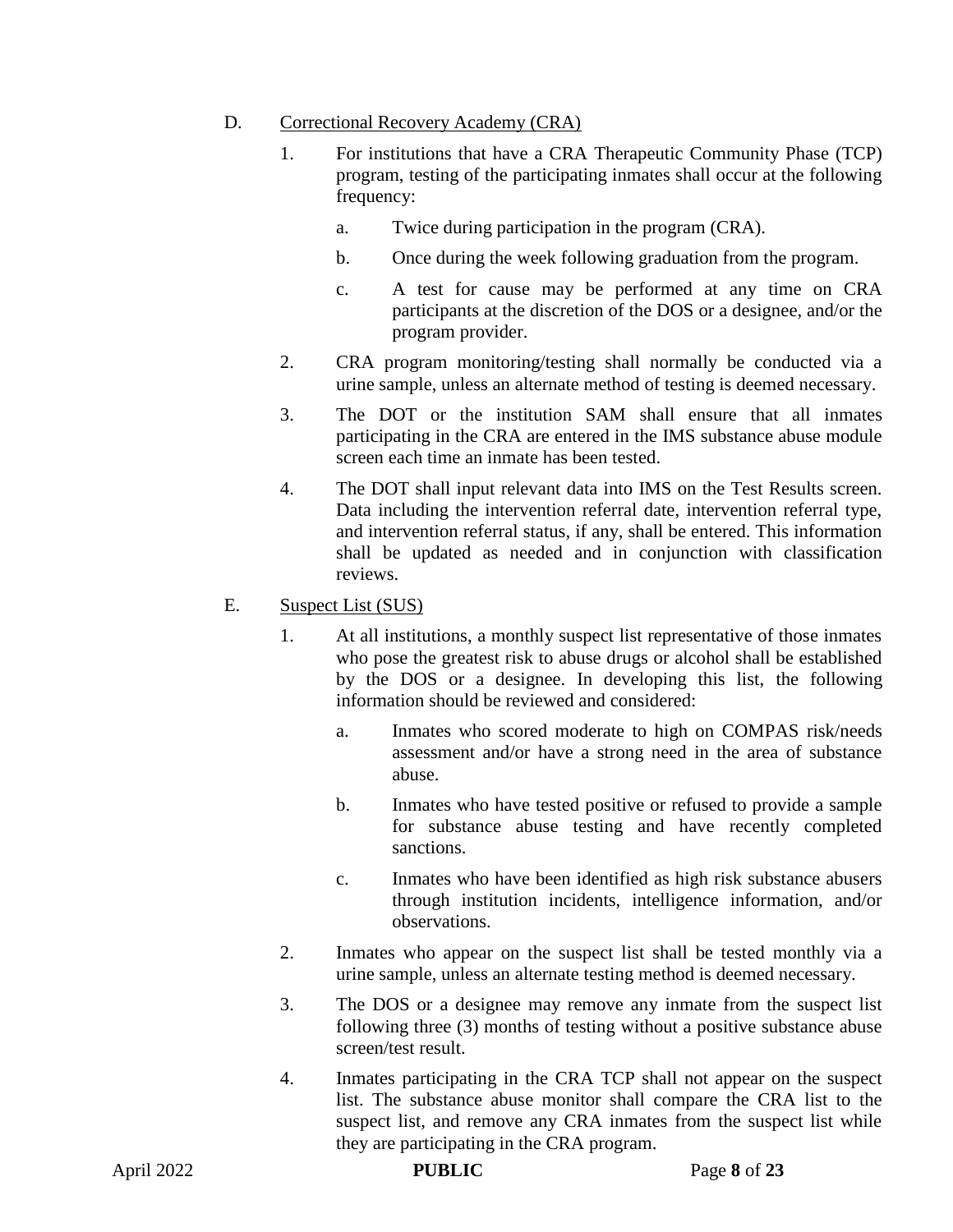#### F. OUS(CWC/FWR) /PRC (Work Release) Return (PRE)

1. Inmates returning from work release, community or facility work crews shall be screened with a breathalyzer on a random basis or when there's reasonable suspicion the inmate is under the influence. Anytime a breathalyzer test is administered, the Inmate Sign Off Sheet (Attachment #1) shall be signed by the inmate and the test results entered into IMS. These breathalyzer tests shall be administered in either Automatic or Manual mode, using a mouthpiece.

#### G. Sanctioned Disciplinary Urine (SDU)

1. Disciplinary proceedings resulting in guilty findings on substance abuse violations shall result in the inmate's placement on mandatory substance abuse monitoring (SDU status) for one (1) year (first offense), two (2) years (second offense) or three (3) years (third offense or greater), with two (2) mandatory urine tests conducted each month at the inmate's expense.

Note: In the event the inmate commits a second or third offense while serving the first sanction, the length of time the inmate shall remain on SDU status shall be calculated from the date of the second/third offense.

- 2. Whenever an inmate is issued a restitution amount for mandatory testing, the institution's SAM shall notify the Treasurer. Restitution deductions shall be in accordance with 103 CMR 405, *Inmate Funds,*  405.16.
- 3. The SAM shall be notified of any guilty findings and sanctions associated with a substance abuse related disciplinary report. The SAM shall track the disciplinary report on the IMS test results screen by entering the disciplinary report number and any related disciplinary sanctions.
- 4. The SAM shall manually track the testing of all inmates on SDU status.
- 5. Inmates that are on SDU status shall be referred to the Director of Treatment to be evaluated in order to determine whether treatment intervention may be needed.
- 6. For any inmate who transfers to another institution while on SDU status, the SAM at the sending institution shall contact the receiving institution's SAM and forward any non-IMS documentation to him/her/them in a timely manner in order to ensure the inmate's SDU status continues.
- 7. Inmates discharged/released from custody prior to the completion of a mandatory testing period, shall not be held responsible for the restitution on the tests that were not completed due to their release.
- H. Transfer 24hour

All inmates scheduled for a transfer to a lower security level facility shall provide a urine sample within 24 hours and prior to the transfer. Inmates who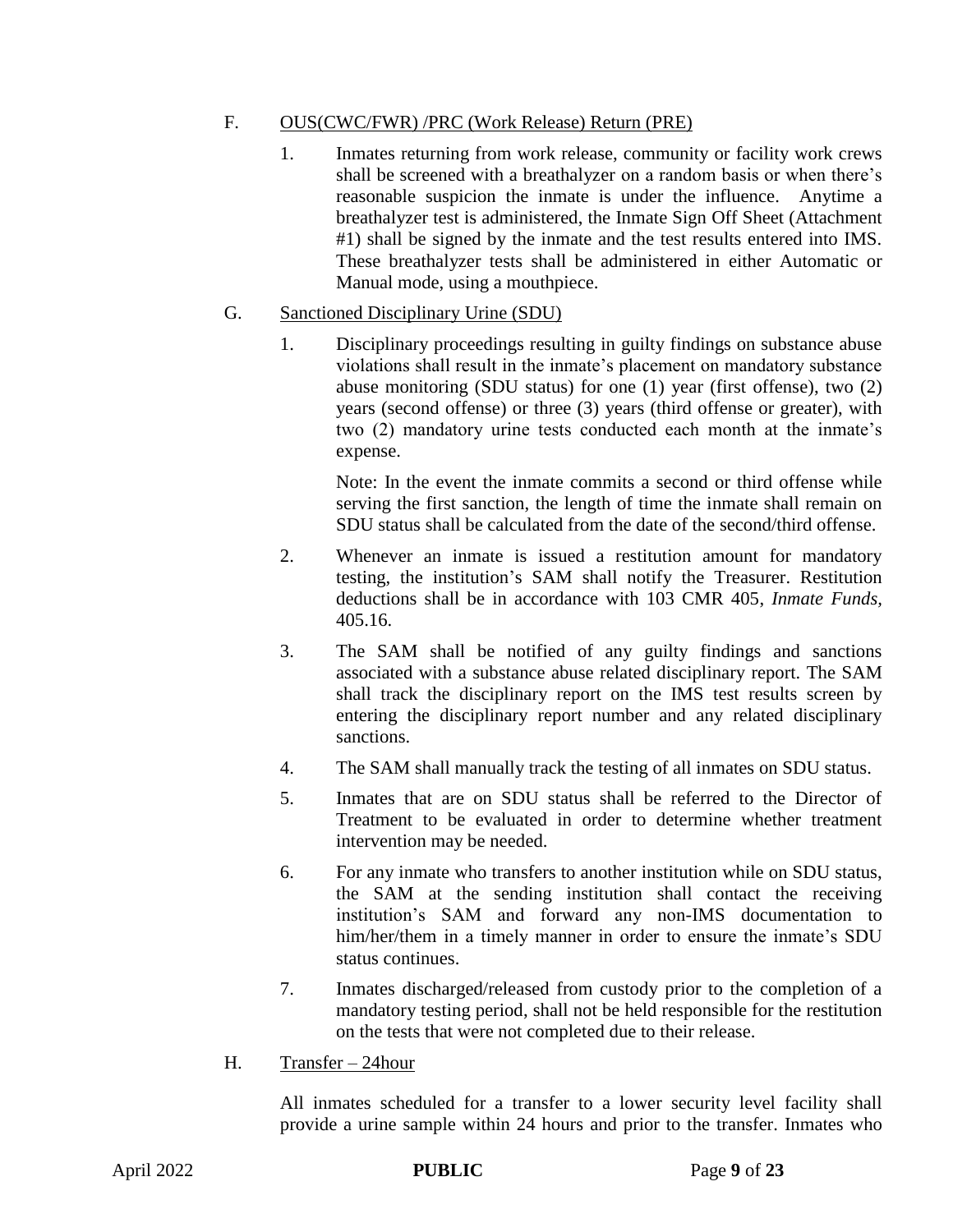are scheduled for a transfer to a medium security facility through the initial classification process shall be exempt from this requirement.

#### **525.07 URINE/ORAL FLUID COLLECTION, SCREENING, TESTING, AND DISPOSAL**

Institutional procedures shall include a designated urine specimen collection site, a urine specimen testing site, a secure storage location for collected urine specimen samples containing a refrigerator/freezer used solely for storing urine specimen samples, and a secure location for the storage of urine testing supplies. Institutional procedures shall clearly identify who has access to these areas and materials.

Oral Fluid collection/screening/testing may be chosen at the discretion of the DOS or a designee, in cases where it is believed substances were ingested in close proximity to the time of the test, or where an alternate type of test is not appropriate or cannot be conducted. Oral fluid screening occurs simultaneously with the collection process.

A. Pre-Collection Activities

Prior to an inmate providing a urine/oral fluid sample, the Qualified Collection Officer shall:

- 1. Ensure the IMS generated Inmate Sign Off Sheet (Attachment #1) is obtained.
- 2. When collecting urine specimens, ensure that the collection site is clean, well lit, affords the inmate reasonable privacy, and is used solely for urine specimen sample collecting/testing during the collection process. A toilet stall of a restroom or a holding cell is a preferred location. Only the Qualified Collection Officer and inmate being tested shall be allowed access to the collection site during the collection process.
- 3. Ensure that all objects, which could be used to adulterate the sample or interfere with the collection process, are removed from the collection site (e.g., soap, cleaning chemicals, and articles of clothing that obstruct the collection officer's view).
- 4. Ensure that all required personnel and materials are available.
- 5. Request photo identification from the inmate providing the sample.
- 6. Properly label the urine/oral fluid specimen by entering all information identifying the urine specimen on the specimen cup, to include:
	- a. date (noted on the seal of a specimen cup)
	- b. collector's initials (noted on the seal of a specimen cup)
	- c. specimen number (noted on the seal of a specimen cup)
	- d. inmate commitment number (written on the specimen cup)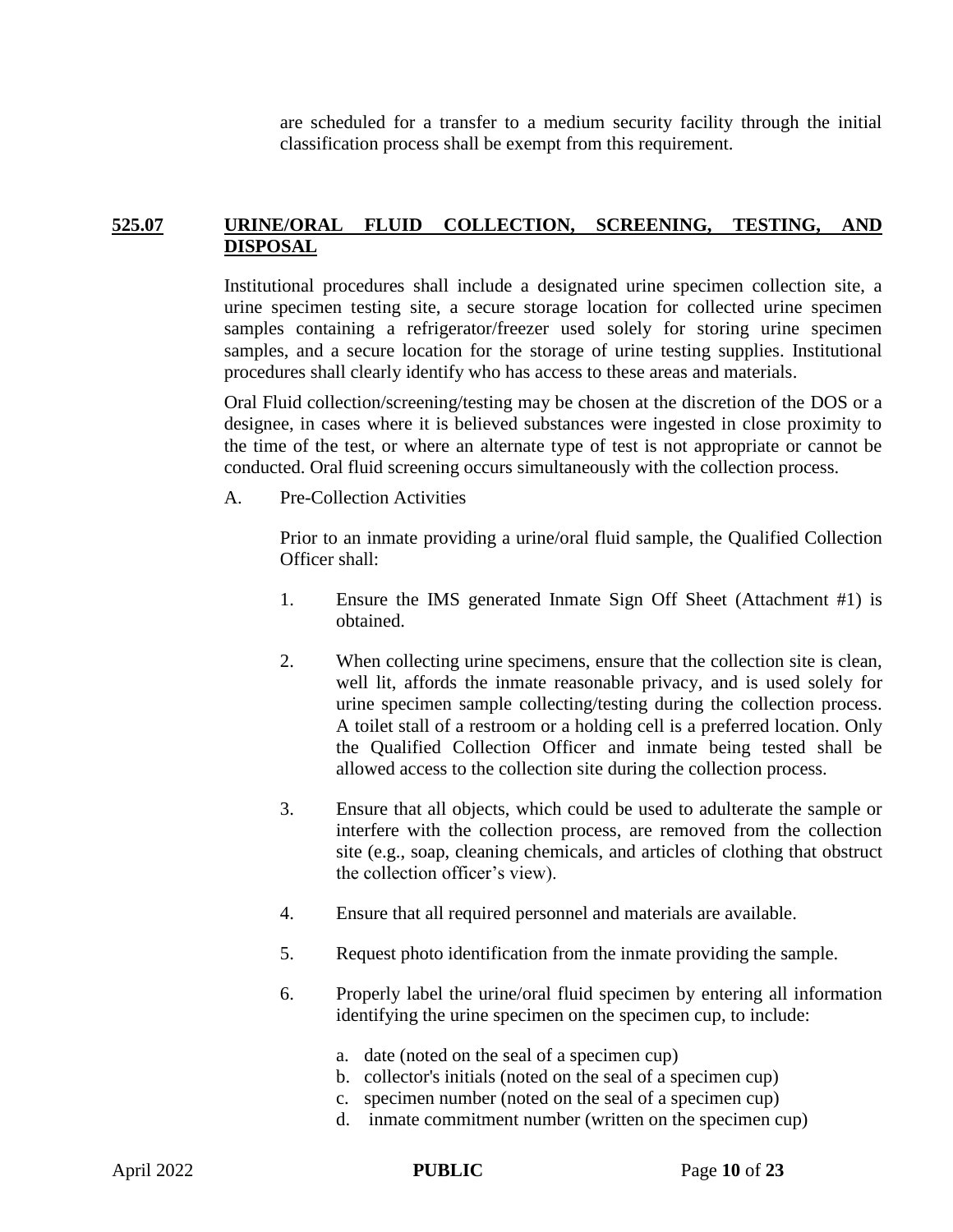- 7. Instruct the inmate providing the sample to initial the seal. If the inmate refuses to initial the seal, a notation shall be made on the Inmate Sign Off Sheet.
- 8. The Qualified Collection Officer shall conduct an unclothed search in accordance with 103 DOC 506, *Search Policy*. The Qualified Collection Officer shall return any garments of clothing to the inmate he/she/they deems appropriate (e.g., socks, undergarments), provided the returned garments shall not interfere with or hinder the Collection Officer's view of the sample collection process.
- 9. Instruct the inmate to wash and dry his/her/their hands prior to urinating in the specimen cup. Conduct a visual inspection under the inmate's fingernails for any foreign material.
- B. Collection of Sample (Urine/Oral)

Staff shall practice universal precautions whenever handling a urine sample. When collecting urine samples, the Qualified Collection Officer shall:

- 1. Be in a position to verify the urine stream passes directly from the inmate's body into the specimen cup.
- 2. Take possession of the urine sample from the inmate.
- 3. Direct the inmate to wash his/her/their hands after urinating.
- 4. The Qualified Collection Officer shall check the specimen temperature by viewing the temperature gauge affixed to the specimen cup within four (4) minutes of the sample being provided to ensure it falls within the manufacturer's guidelines. The temperature reading shall be noted on the Inmate Sign Off Sheet.
- 5. Keep the urine specimen in full view of the inmate at all times prior to it being sealed and labeled.
- 6. Ensure 30 milliliters (mL) of urine is collected in the specimen cup.
- 7. An inmate unable to provide a 30 mL urine specimen shall immediately be placed in a holding area and be given an opportunity to provide the required urine specimen quantity within the two (2) hours allotted for collection.
- 8. If the inmate cannot provide the required 30ml urine sample at one time, any subsequent samples shall be collected in a new specimen cup and added to the original urine specimen until the 30ml requirement is reached. These samples shall be properly labeled and sealed until they are combined (The temperature shall be checked on each sample the inmate provides to ensure it falls within the manufacturer's guidelines. All temperature readings shall be noted on the Inmate Sign Off Sheet).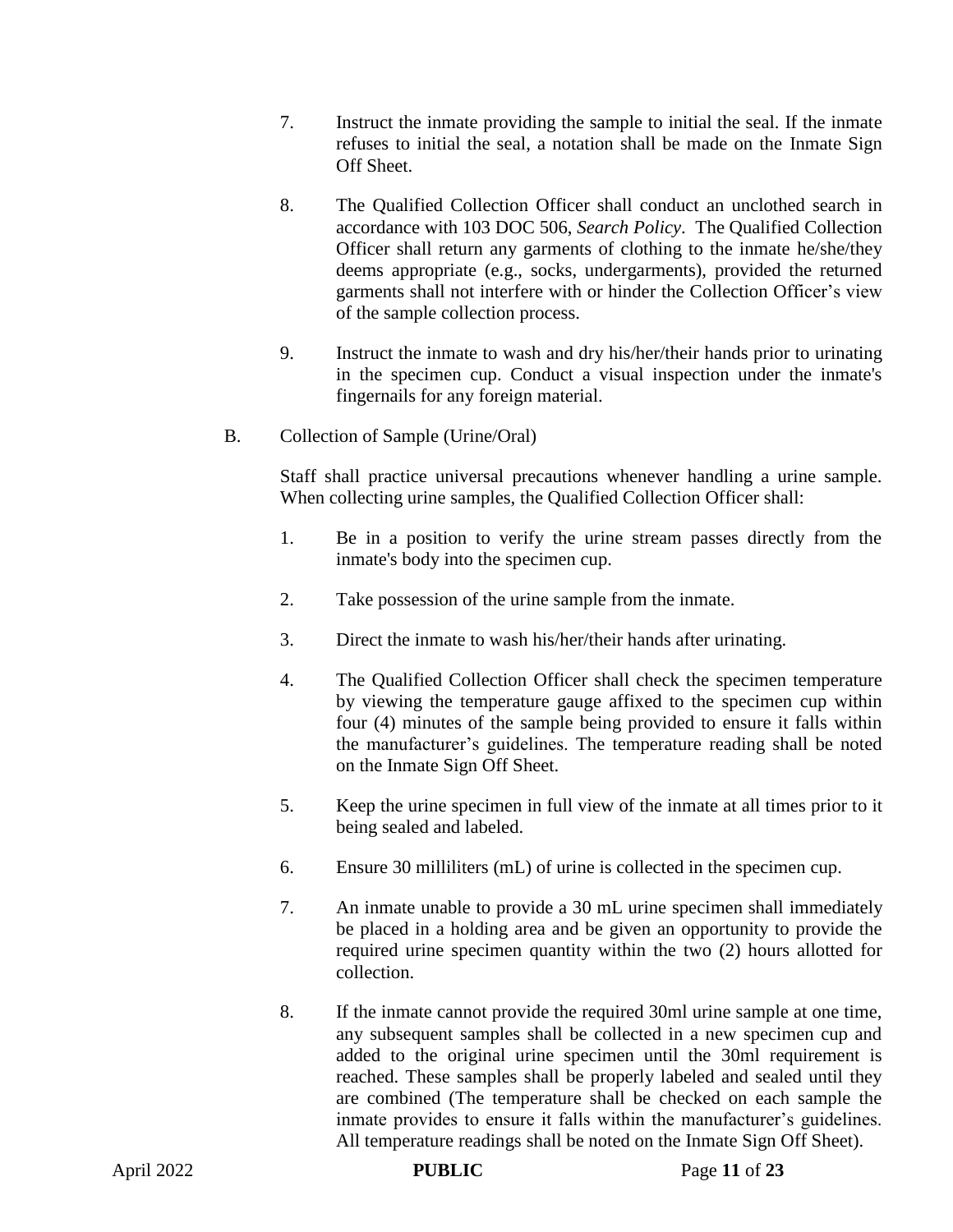- 9. If an inmate does not provide a urine sample within two (2) hours or initially refuses to provide a urine/oral specimen, the inmate shall be considered to be refusing to provide a urine/oral specimen sample and may be issued a disciplinary report.
- 10. The inmate shall be asked the specific reason for refusing to provide a sample and the reason shall be documented within the disciplinary report.
	- a. The SAM shall enter a flag in the "Inmate Refused" checkbox on the Test Sample tab of the IMS Test Results screen, and enter the date, time and his/her/their name.
- 11. If an inmate states that he/she/they cannot provide a specimen due to a physical or mental health reason, said inmate shall be advised that he/she/they may seek a reasonable accommodation pursuant to 103 DOC 408, *Reasonable Accommodations for Inmates*. A disciplinary report shall be written for the inmate's failure to comply with 103 DOC 525, but it will be held in abeyance pending a decision on the reasonable accommodation request by the appropriate authorities. If a reasonable accommodation is approved, the disciplinary report shall be dismissed. If a reasonable accommodation is not approved, the disciplinary report that had been held in abeyance shall issue. Nothing in this paragraph shall be construed to prohibit any staff member from issuing an inmate a disciplinary report for any behaviors or actions other than a refusal to provide a urine specimen.
- 12. When collecting oral fluids the collection officer shall ensure the inmate being tested has had nothing in his/her/their mouth for at least ten (10) minutes prior to the sample collection. This shall be directly observed by the Qualified Collection Officer.
- C. Post Collection Activities

The Qualified Collection Officer, now in possession of the urine/oral fluid specimen, shall keep the urine/oral fluid specimen in full view of the inmate providing the urine/oral fluid specimen and shall:

- 1. Ensure the lid and/or opening to the specimen cup has been sealed.
- 2. Review all information identifying the specimen, as noted on the specimen cup and on the Inmate Sign Off Sheet.
- 3. Ensure the inmate providing the urine/oral fluid specimen signs the Inmate Sign Off Sheet certifying that the urine/oral fluid specimen identified as having been collected is in fact that urine/oral fluid specimen provided. In addition, the Qualified Collection Officer must print his/her/their name and complete all required information on the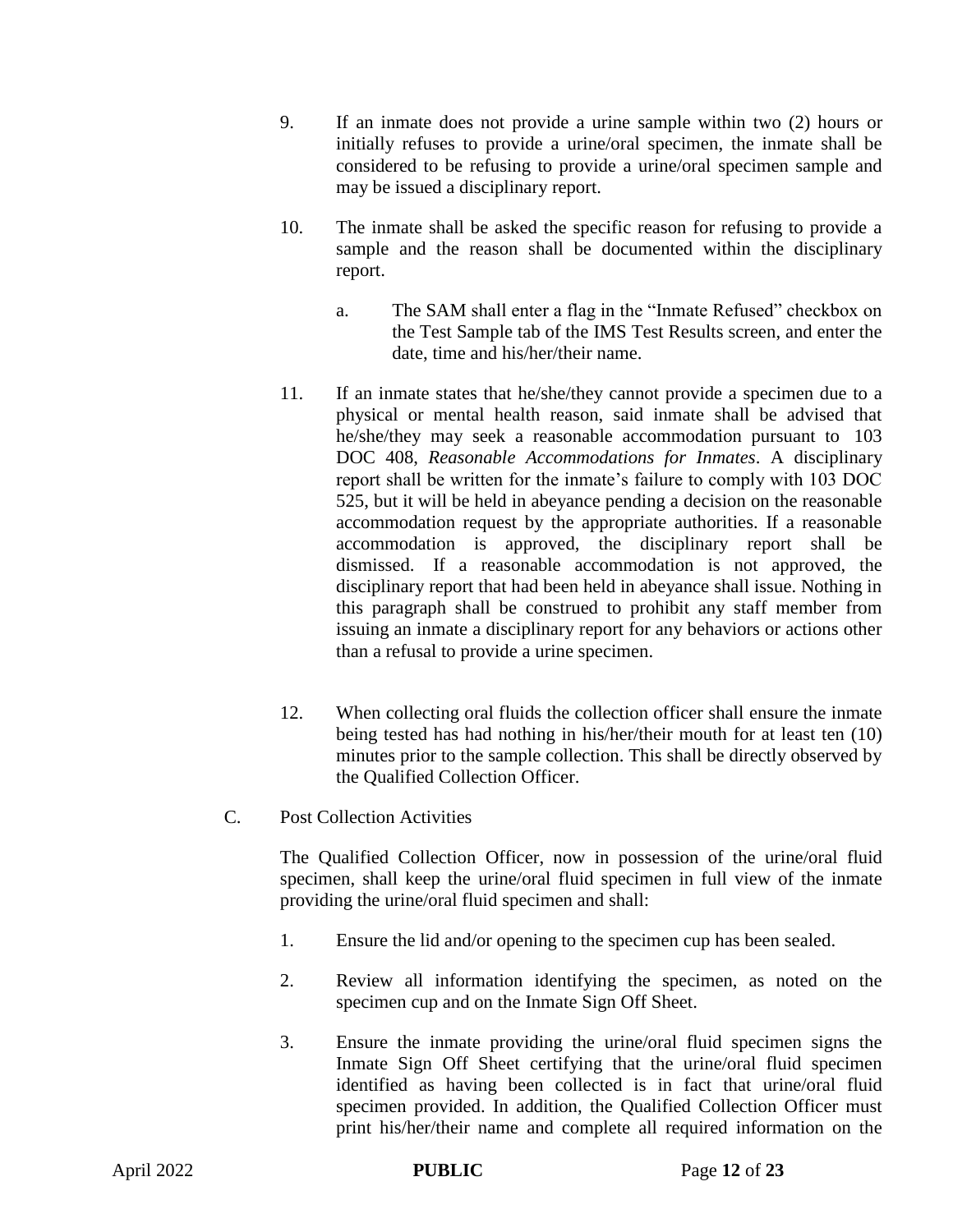Inmate Sign Off Sheet. The test results screen in IMS shall also be completed.

- 4. In the event the inmate refuses to sign the Inmate Sign off Sheet, this shall be noted on the Inmate Sign Off Sheet and the witness shall print their name on the Inmate Sign Off Sheet. The SAM shall enter a flag in the "Inmate Provided But Refused To Sign" check box on the Test Sample tab of the IMS Test Results Screen.
- 5. If the urine specimen is not immediately tested upon collection, complete the Evidence Custody Form (103 DOC 506, *Search Policy,* Attachment D) and place the urine specimen in the substance abuse urine specimen storage refrigerator. Urine specimens may be stored at 2- 8 degrees Celsius for up to 48 hours prior to testing. For prolonged storage, specimens may be frozen and stored below -20 degrees Celsius. Frozen specimens should be thawed and mixed well before testing*.* Each and every individual who handles the sample from the time of collection, to the time of disposal, shall complete the evidence custody form.
- D. Initial Screening
	- 1. All initial screenings shall be conducted by institution staff certified as Qualified Testing Officers by the test manufacturer/vendor.
	- 2. All tests shall be conducted in a secure environment, and care must be exercised in maintaining the chain of evidence.
	- 3. Staff shall practice universal precaution methods.
	- 4. Inappropriately labeled samples (e.g., those whose numbers do not match the information on the Inmate Sign Off Sheet), samples with a broken seal, or samples observed leaking, shall be rejected for testing. In all cases where a sample is rejected, an entry shall be made in the Test Results screen and an incident report submitted. The sample shall be disposed of and a new sample collected from the inmate who provided the initial sample.
	- 5. When a positive result is obtained from the initial screening, a photograph of the initial test shall be taken and kept with the evidence custody form.
		- a. The inmate shall be issued a disciplinary report and the IMS test results screens shall be completed.

The Disciplinary Officer shall serve the inmate with the Confirmation Test Election Form (Attachment #2). On the Form, the inmate may request a Confirmation Test be performed on the urine specimen. To request a Confirmation Test on the urine specimen, the inmate must inform the Disciplinary Officer of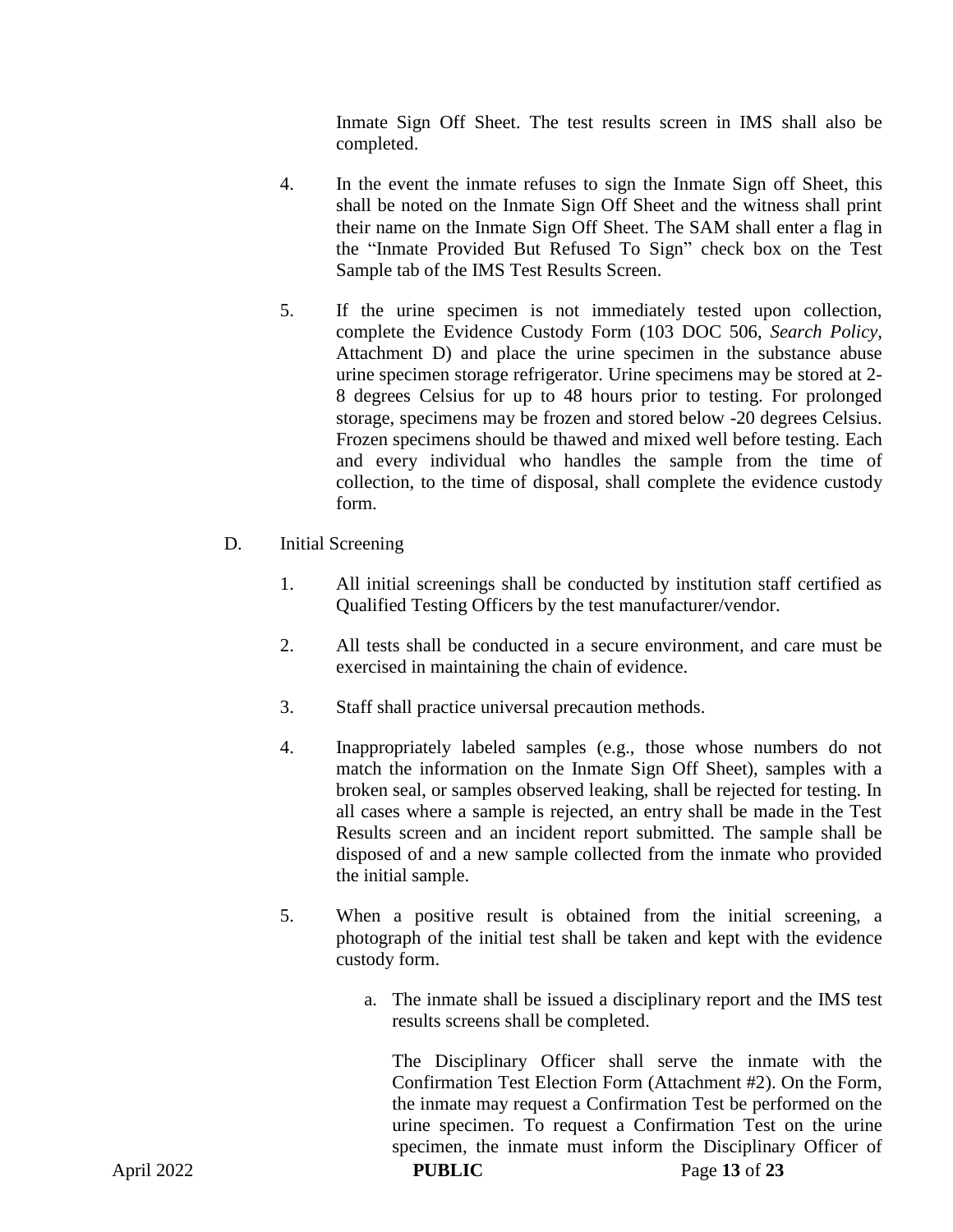his/her/their desire to do so, select the corresponding choice and sign the Confirmation Test Election Form, in the presence of the Disciplinary Officer or other staff person, who shall sign as a witness. The inmate may also choose to waive the Confirmation Test; however he/she/they must acknowledge that, by waiving a Confirmation Test, he/she/they understands that the initial test may be used against him/her/them at a disciplinary hearing. The failure of the inmate to make an election on the Confirmation Test Election form may result in the Hearing Officer drawing an adverse inference in determining whether the inmate used an unauthorized drug(s), alcohol or other intoxicant(s).

If the inmate requests a Confirmation Test be performed on the urine specimen based on potential cross-reactivity, IPS staff shall contact the RN Supervisor or designee and request a list of medications that the inmate is currently prescribed (or was prescribed at the time the urine was collected). The medication list will then be transcribed by IPS staff onto the "Inmate Medication List for Urine Confirmation Testing" form (Attachment #3) and given to the confirmation test vendor with the urine to check for potential cross-reactivity during testing.

If a positive result is confirmed, the inmate may be responsible for restitution regarding the cost of each confirmed Confirmation Test, as part of the sanctions issued following a guilty finding at the disciplinary hearing pursuant to 103 CMR 430, *Inmate Discipline.* 

- b. If the Confirmation Test vendor indicates the inmate's currently prescribed medication (or medication prescribed at the time the urine was collected) could cause the positive finding, the SAM shall document the confirmation results on the IMS Test Results screen as Negative/Medical.
- 6. The DOS or a designee may determine that a urine sample be collected from an inmate and sent directly to the outside laboratory for testing, without conducting an initial screening. This shall be documented as a Confirmation Test. No additional testing is needed.
- E. Confirmation Test
	- 1. In all cases where a Confirmation Test has been requested by the inmate, the SAM shall contact the approved Department contractor to arrange for transfer/pick-up of the sample(s). The chain of evidence shall be adhered to. The inmate commitment number and the specimen number of the sample being sent out for confirmation testing shall be used to identify the sample on the vendor's confirmation test request paperwork and on the "Inmate Medication List for Urine Confirmation Testing" form.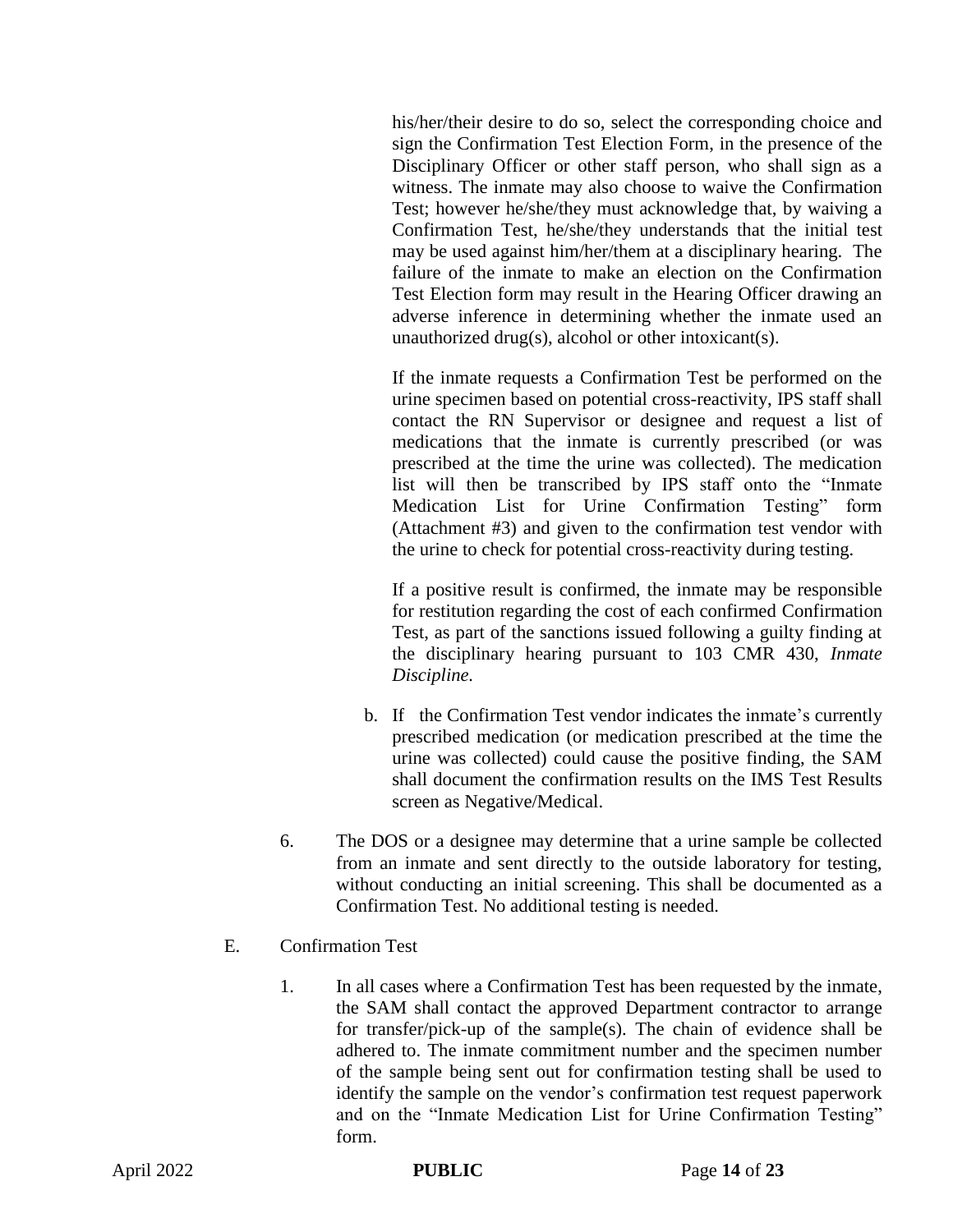- 2. The SAM shall ensure all applicable IMS screens are updated with the Confirmation Test results. Confirmation Test results for each substance tested shall be entered on a new line. The initial screening result findings shall not be changed. The "Test Completed" checkbox on the IMS Test Results screen shall be flagged once the final results have been documented.
- F. Storage/Transfer/Disposal of Urine Samples
	- 1. All urine samples resulting in negative results may be disposed of immediately provided no laboratory Confirmation Test has been requested.
	- 2. Urine samples resulting in positive findings that are not sent out for confirmation testing shall be stored until the completion of the disciplinary process, including the appeal process. All urine samples stored for this purpose shall be frozen immediately.
	- 3. The transfer of urine samples to the outside laboratory shall occur by transporting the sample in the original specimen cup placed in a sealed evidence bag. Urines that are sent out for confirmation testing will not be returned to the institution as they are kept by the vendor per the vendor's procedures.
	- 4. The Evidence Custody Form (103 DOC 506, *Search Policy,* Attachment D) shall be properly documented and maintained throughout this process. Neither inmates nor unauthorized staff may have access to the sample(s) at any time during the testing, storage or transfer process. Any additional forms required by the outside laboratory or courier shall also be properly documented and maintained as directed.
	- 5. Upon the completion of the screening and/or testing process, including the disciplinary and appeal processes, if applicable, the urine samples shall be disposed of by flushing the urine down a toilet and then the urine cup disposed of in any standard trash receptacle.
- G. Storage, Transfer, and Disposal of Oral Fluid Samples
	- 1. All oral fluid samples resulting in negative results may be disposed of immediately provided no laboratory confirmation test has been requested.
	- 2. All oral fluid samples resulting in positive findings shall be stored until the completion of the disciplinary process, including the appeal process. All oral fluid samples stored for this purpose shall be frozen immediately. Samples transferred to an outside laboratory for a Confirmation Test for identification shall be stored by the laboratory in accordance with the requirements of the state contract.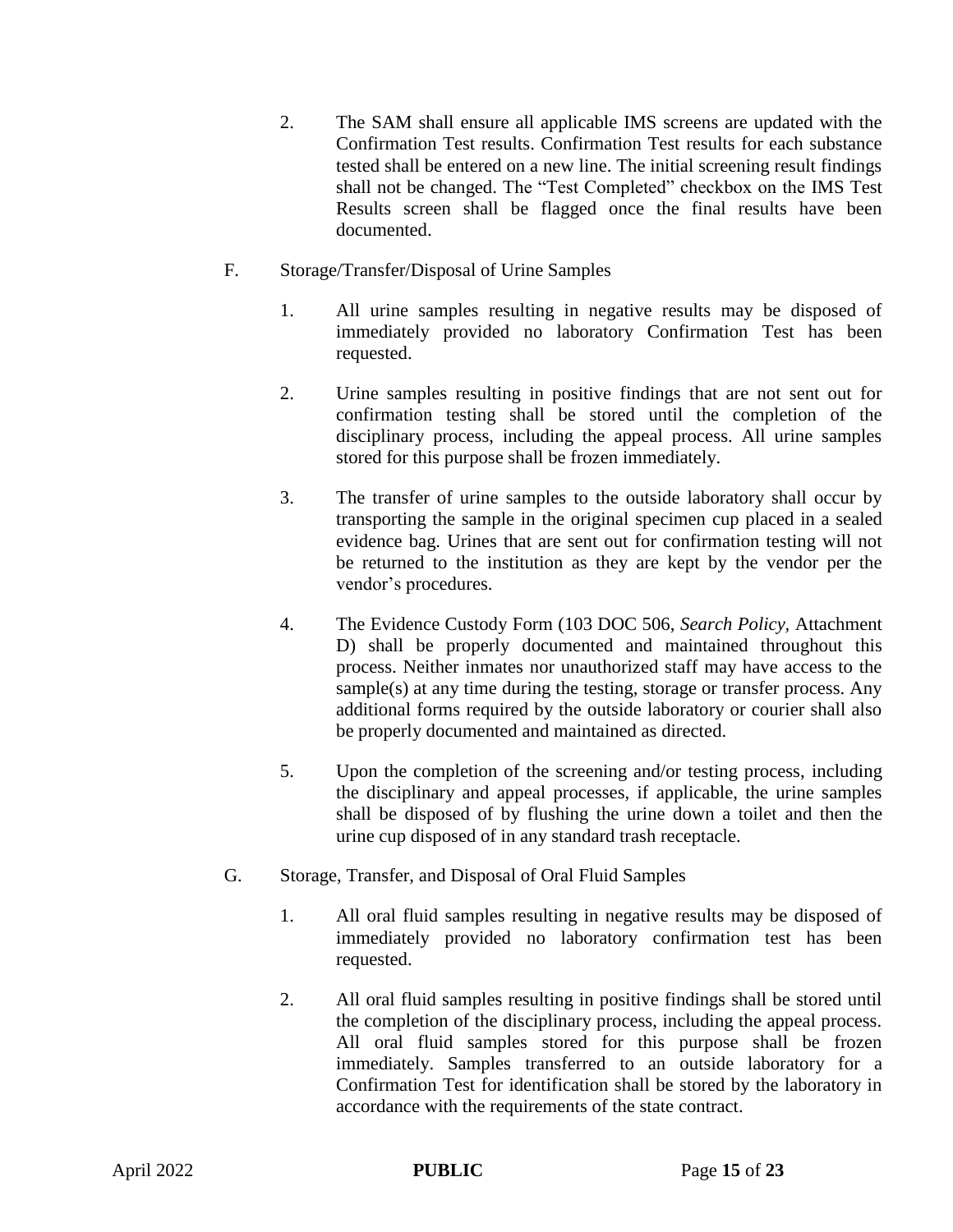- 3. The transfer of oral fluid samples to the outside laboratory shall occur by transporting the sample in the original collection container placed in a sealed evidence bag, and under the direct supervision of the SAM or other authorized staff member, and the laboratory employee/courier.
- 4. The Evidence Custody Form (103 DOC 506, *Search* Policy, Attachment D) shall be properly documented and maintained throughout this process. Neither inmates nor unauthorized staff may have access to the sample(s) at any time during testing, storage or transfer process. Any additional forms required by the outside laboratory or courier shall also be properly documented and maintained as directed.

Upon the completion of the screening and/or testing process, including the disciplinary and appeal process if applicable, the oral fluid samples may be disposed of in any standard trash receptacle.

H. Screening/Testing for Alcohol or Intoxicants

Alcohol/intoxicant testing may be performed on an inmate's urine, oral fluid or breath.

- 1. Urine or Oral Fluid Screening/Testing
- 2. Breathalyzer Screening/Testing

Breathalyzer testing may be conducted in one of two (2) different modes for the reasons indicated.

- Automatic In automatic mode, the unit monitors the subject's breath and automatically takes the sample near the end of the breath flow. A mouthpiece is used for this test. The results of this test are quantitative (e.g., the specific blood alcohol content is displayed).
- Manual In manual mode, the collector shall press the button to collect the sample. This method is used when the subject is unable to provide a sufficient air sample for the automatic test. A mouthpiece is used for this test. The results of this test are quantitative (e.g., the specific blood alcohol content is displayed).

Note: Calibration checks shall be conducted on all breathalyzer machines quarterly. Calibration itself shall be conducted annually.

3. Pre-Collection Activities

Prior to an inmate providing a breathalyzer sample, the Collection Officer shall:

a. Ensure that the collection site is clean, well lit, used solely for breath sample collecting/testing during the collection process,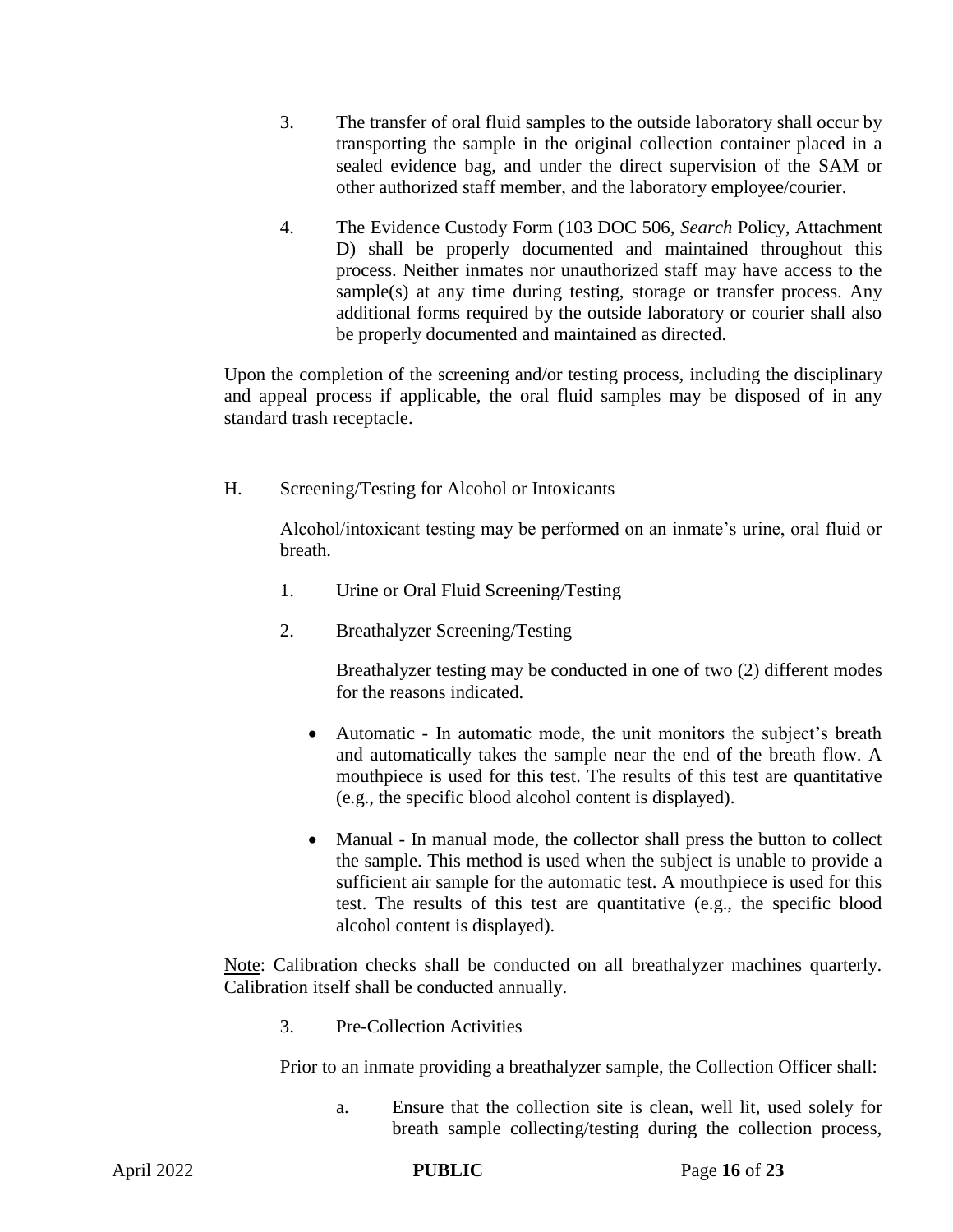and is free of breezes, air flow or air contaminants that might affect the test results, or the collector's ability to collect a sample.

- b. Request photo identification from the inmate providing the sample.
- c. Ensure the Inmate Sign Off Sheet (Attachment #1) is signed by the inmate.
- 4. Sample Collection/Screening
	- a. All breathalyzer screenings shall be conducted by institution staff certified as Qualified Testing Officer by the test manufacturer/vendor.
	- b. All testing materials shall be up-to-date and functioning properly.
	- c. If an initial test reveals a positive result, the inmate shall be secured in a holding cell and re-tested in fifteen (15) minutes to ensure he/she/they did not place anything in their mouth prior to the test being administered.
- 5. Post Collection/Testing Activities
	- a. If the results of the breathalyzer screen are negative, the SAM shall document the negative initial results and ensure the "Test Completed" checkbox is flagged on IMS the Test Results screen.
	- b. If the results of the breathalyzer screen is negative, but institution staff possess information that leads them to believe the inmate has been or may be using an unauthorized substance regardless of the screening results, an alternative test method shall be utilized. The SAM shall document the negative breathalyzer results on the IMS Test Results screen.
	- c. The SAM shall document the positive breathalyzer screening on the IMS Test Results screen.

#### **525.08 SUBSTANCE IDENTIFICATION AND TESTING**

In the event a substance is found that is believed to be or contain alcohol, an unknown unauthorized controlled substances, an unknown unauthorized prescribed medications, or other unknown drug or illicit substance, qualified staff shall screen the substance using a narcotic field test kit in an attempt to identify the substance. In the case of alcohol/intoxicants, a urine/oral fluid alcohol test or breathalyzer (in passive mode) may be used. Proper personal protection precautions shall be used when testing an unknown substance.

A. Substance Collection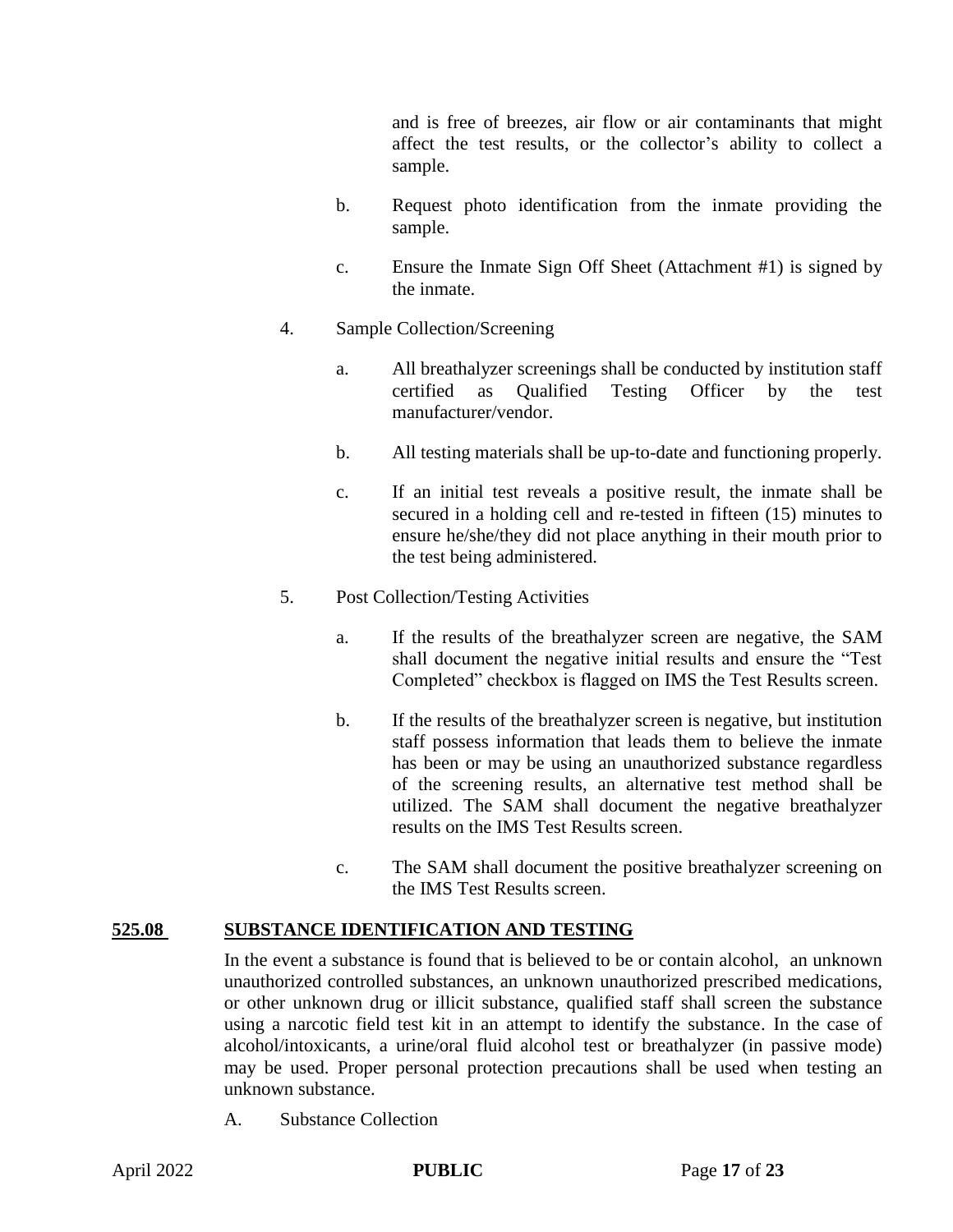As soon as possible after discovery, staff shall confiscate and secure the unknown substance as evidence. Staff shall also complete a chain of evidence form (103 DOC 506, *Search Policy* Attachment D).

- B. Field Testing/Screening
	- 1. The unknown substance shall be photographed and kept with the evidence custody form. Moreover, if the substance was concealed, the area where the substance was found and/or receptacle of concealment should also be photographed. If the substance was intercepted in the mail, the envelope or any papers therein shall be photographed.
	- 2. The unknown substance shall be field tested by a Qualified Testing Officer.
		- a. The unknown substance quantity should be evaluated prior to field testing to ensure enough material will be available for laboratory analysis, if necessary. Where the unknown substance quantity is limited or may be insufficient to conduct multiple tests, the unknown substance shall not be field tested, but may be sent out for identification via a laboratory test.
	- 3. A substance believed to be or containing alcohol/intoxicants may be screened using a urine/oral fluid alcohol test or a breathalyzer in passive mode for evaluative purposes. The appropriate collection procedures shall be adhered to for the specific screening methodology implemented.
		- a. The presence of the ingredients used for making alcohol/intoxicants is, in itself, a disciplinary violation, regardless of whether any alcohol content exists. The substance does not need to be sent out for laboratory confirmation testing or identification.
	- 4. When a disciplinary report is written, staff must include any admission made by the inmate, if applicable.
- C. Laboratory Confirmation/Identification
	- 1. Any substance that cannot be identified may be sent to an outside laboratory for testing and identification.
	- 2. If a substance is identified and an employee has reason to believe a disciplinary offense has been committed by an inmate, a disciplinary report shall be issued.
		- The Disciplinary Officer shall serve the inmate with the Confirmation Test Election Form. On the form, the inmate may request a Confirmation Test be performed on the substance. To request a Confirmation Test on the substance, the inmate must inform the Disciplinary Officer of his/her/their desire to do so, select the corresponding choice and sign Confirmation Test Election Form, in the presence of the Disciplinary Officer or other staff person, who shall sign as a witness. The inmate may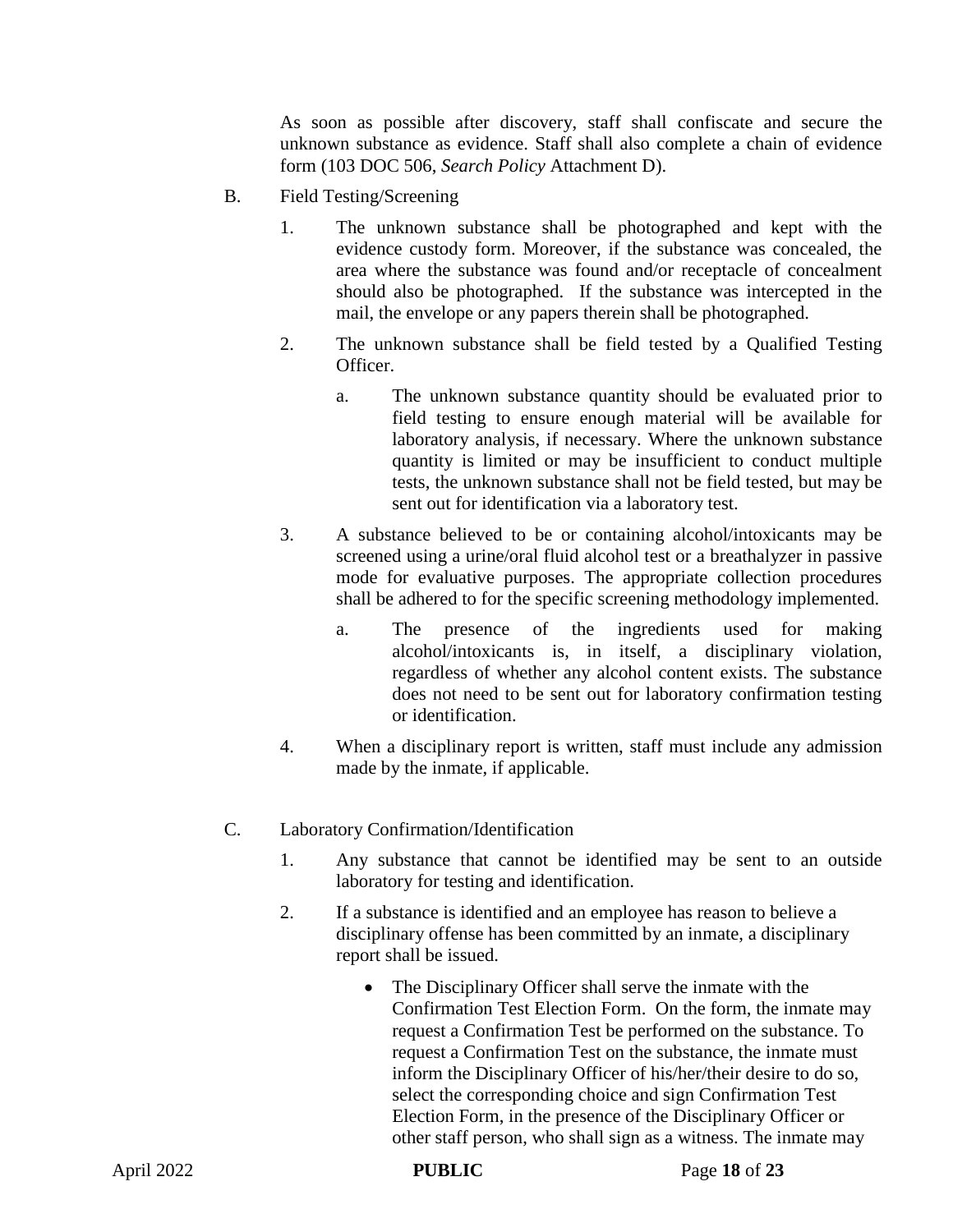also choose to waive the Confirmatory Test; however he/she/they must acknowledge that, by waiving a Confirmation Test, he/she/they understands that the initial test may be used against him/her/them at a disciplinary hearing. The failure of the inmate to make an election on the Confirmatory Testing Form may result in the Hearing Officer drawing an adverse inference in determining whether the substance is an unauthorized drug(s), alcohol or other intoxicant(s).

 If a positive result is confirmed, the inmate may be responsible for restitution regarding the cost of each confirmed Confirmation Test as part of the sanctions issued following a guilty finding at the disciplinary hearing pursuant to 103 CMR 430, *Inmate Discipline.*

#### **525.09 TRAINING**

- A. Recruit Training: All correction officers and correction program officers shall receive substance abuse training during recruit training. This training shall be comprised of general policy requirements and concepts.
- B. In-Service Training: All correction officers and correctional program officers designated to collect urine specimen samples shall be trained annually on the specific collection methodology to be used, prior to collecting any urine specimens.
- C. All correction officers and correctional program officers designated to test urine or illicit substances shall complete product manufacturer training every two (2) years.
- D. All certifications shall be submitted by the SAM to the Institutional Training Officer (ITO) and documentation made in the training database.

#### **525.10 DOCUMENTATION AND RECORD KEEPING**

- A. The institution SAM shall ensure the IMS substance abuse module is kept current at all times, including the creation of status rosters, collection schedules, and test results.
- B. The SAM and the Evidence Officer shall send the monthly confirmation testing spreadsheets (Urines and Illicit Substances) to the SAC monthly.

## **525.11 DRUG TESTING SUPPLIES, ORDERING AND INVENTORIES**

- *A.* Drug testing/screening supplies shall be purchased through approved vendors only, in accordance with 103 DOC 340, *Departmental Purchasing Procedures.*
- B. The ordering of drug testing/screening supplies for all institutions shall be the responsibility of the Department Substance Abuse Coordinator (SAC). SAMs shall submit a supply order through the SAC quarterly.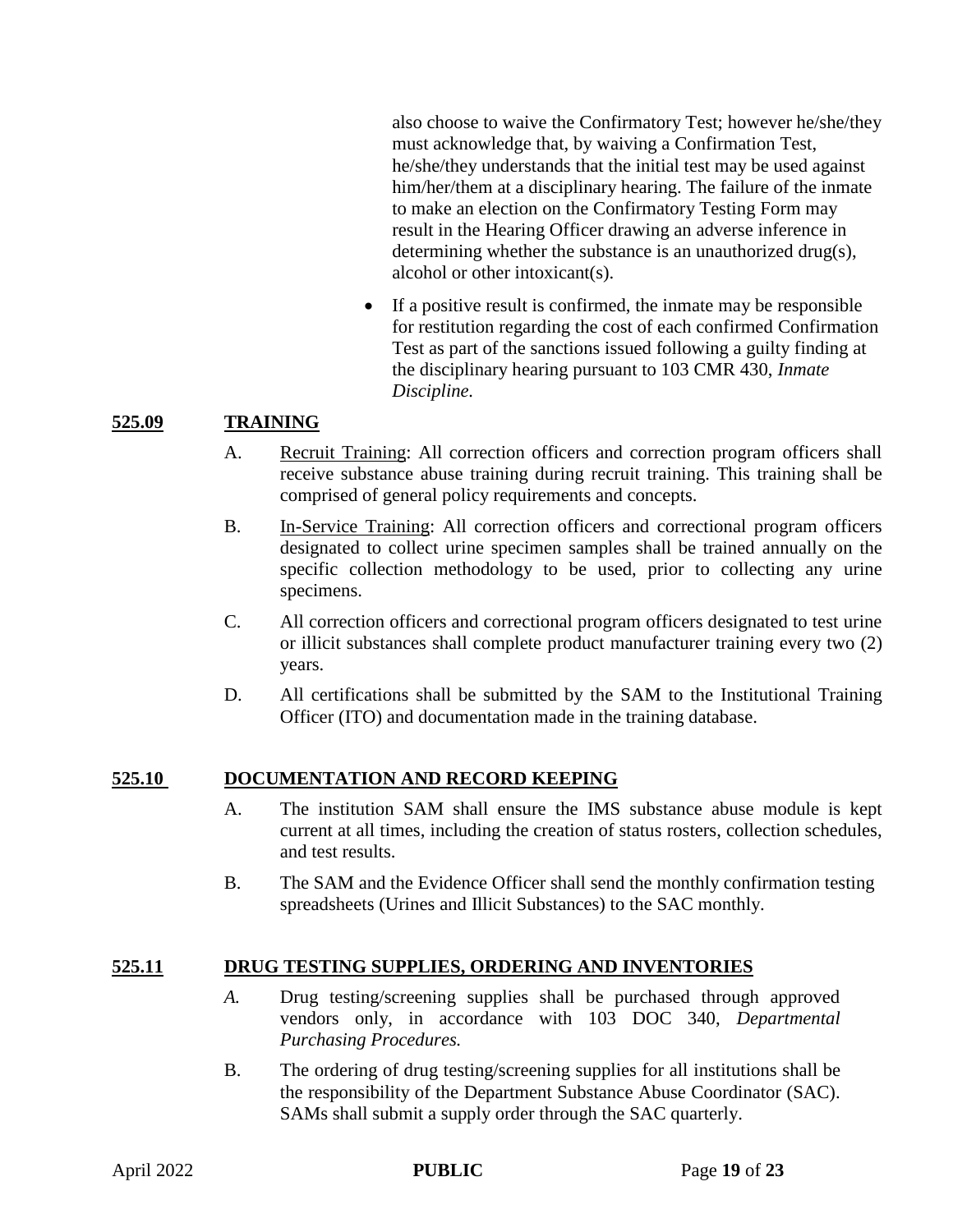- C. All drug testing/screening supplies shall be centrally stored at a secured location designated by the Director of the Policy Development and Compliance Unit (PDCU). Supplies shall be distributed to each institution on a quarterly basis.
- D. Each institution, along with the central storage location, shall maintain a perpetual log in order to sustain an accurate inventory of the supplies on hand, including expiration dates where appropriate.
- E. Each institution SAM shall be required to conduct and submit a drug testing supply inventory on a quarterly basis, to the SAC for inventory monitoring and assessment purposes.
- F. In the event any expired drug testing/screening supplies are found, they shall be immediately removed from the storage or testing location and clearly marked "Expired - For Training Use Only".
- G. Expired drug testing/screening supplies may either be retained by the institution for use in training institutional staff, or discarded to an area outside the perimeter with no inmate access. Under no circumstances shall expired drug testing/screening supplies be stored in the testing location, or with active supplies in the storage location.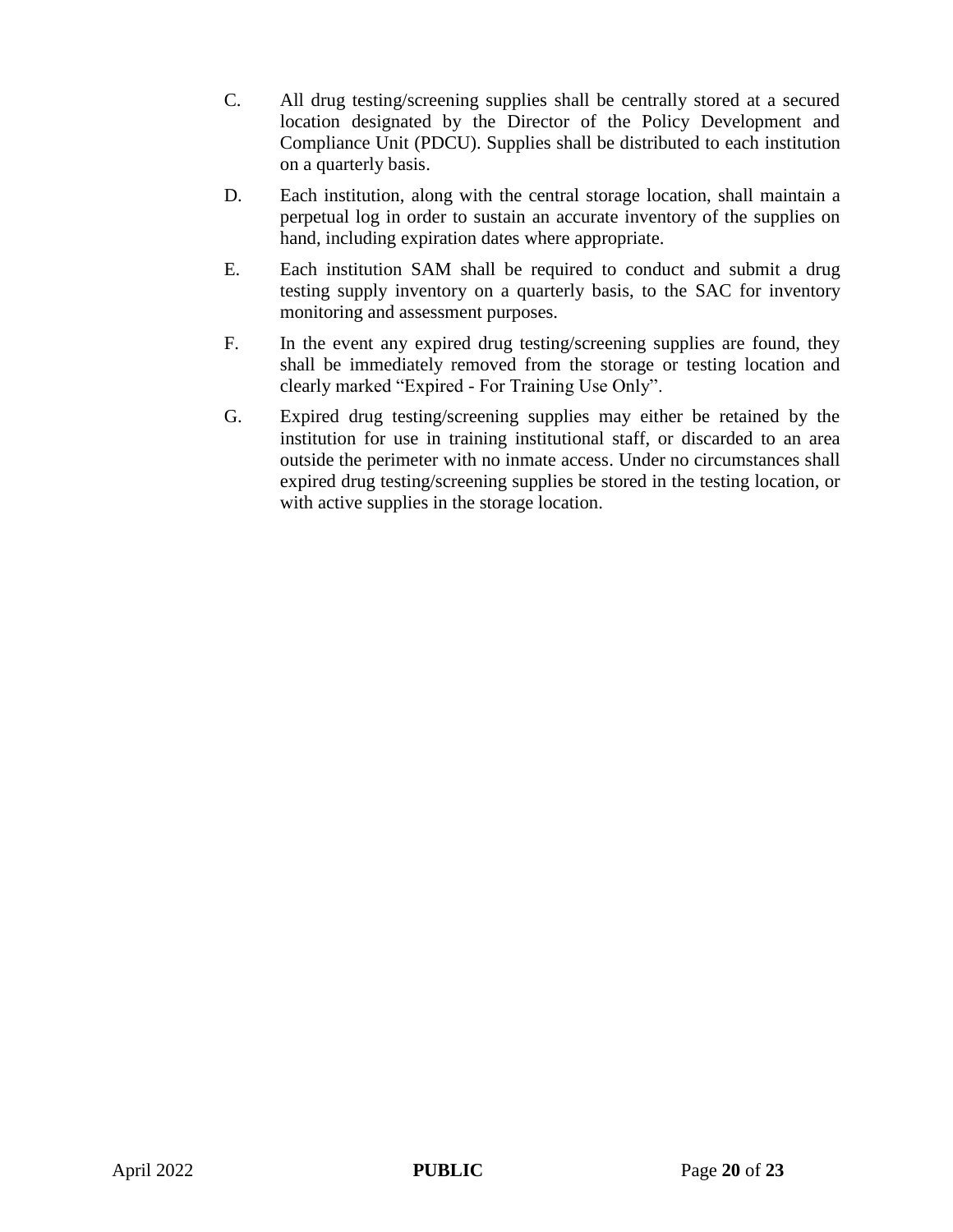#### Attachment #1

#### \*\*\*\*\*\*\*\*\*\*\*\*\*\*\*\*\*\*\*\*\*\*\*\*\*\*\*\*\*\*\*\*\*\*\*\*\*\*\*\*\*\*\*

#### INSTITUTION NAME: SUBSTANCE ABUSE TESTING - INMATE SIGN OFF SHEET DATE: \*\*\*\*\*\*\*\*\*\*\*\*\*\*\*\*\*\*\*\*\*\*\*\*\*\*\*\*\*\*\*\*\*\*\*\*\*\*\*\*\*\*\*

| Inmate:                                                            |                                                                                                                      |      |  |  |  |
|--------------------------------------------------------------------|----------------------------------------------------------------------------------------------------------------------|------|--|--|--|
| Block:                                                             | Room:                                                                                                                | Bed: |  |  |  |
| Date:                                                              |                                                                                                                      |      |  |  |  |
| Time:                                                              |                                                                                                                      |      |  |  |  |
| Specimen#:                                                         |                                                                                                                      |      |  |  |  |
| Temperature of urine when collected:                               |                                                                                                                      |      |  |  |  |
| Substances Tested: 1 2 3 4 5 6 7 8 9 10 11 12 13 14 15 16 17 18    |                                                                                                                      |      |  |  |  |
| Inmate Signature:                                                  | <u> Alexandria de la contrada de la contrada de la contrada de la contrada de la contrada de la contrada de la c</u> |      |  |  |  |
| Collector, Printed Name: 2008. [2016] The Collector, Printed Name: |                                                                                                                      |      |  |  |  |
| Inmate Provided, Refused to Sign                                   |                                                                                                                      |      |  |  |  |
| Witnessed by:                                                      |                                                                                                                      |      |  |  |  |
| Tester, Printed Name:                                              |                                                                                                                      |      |  |  |  |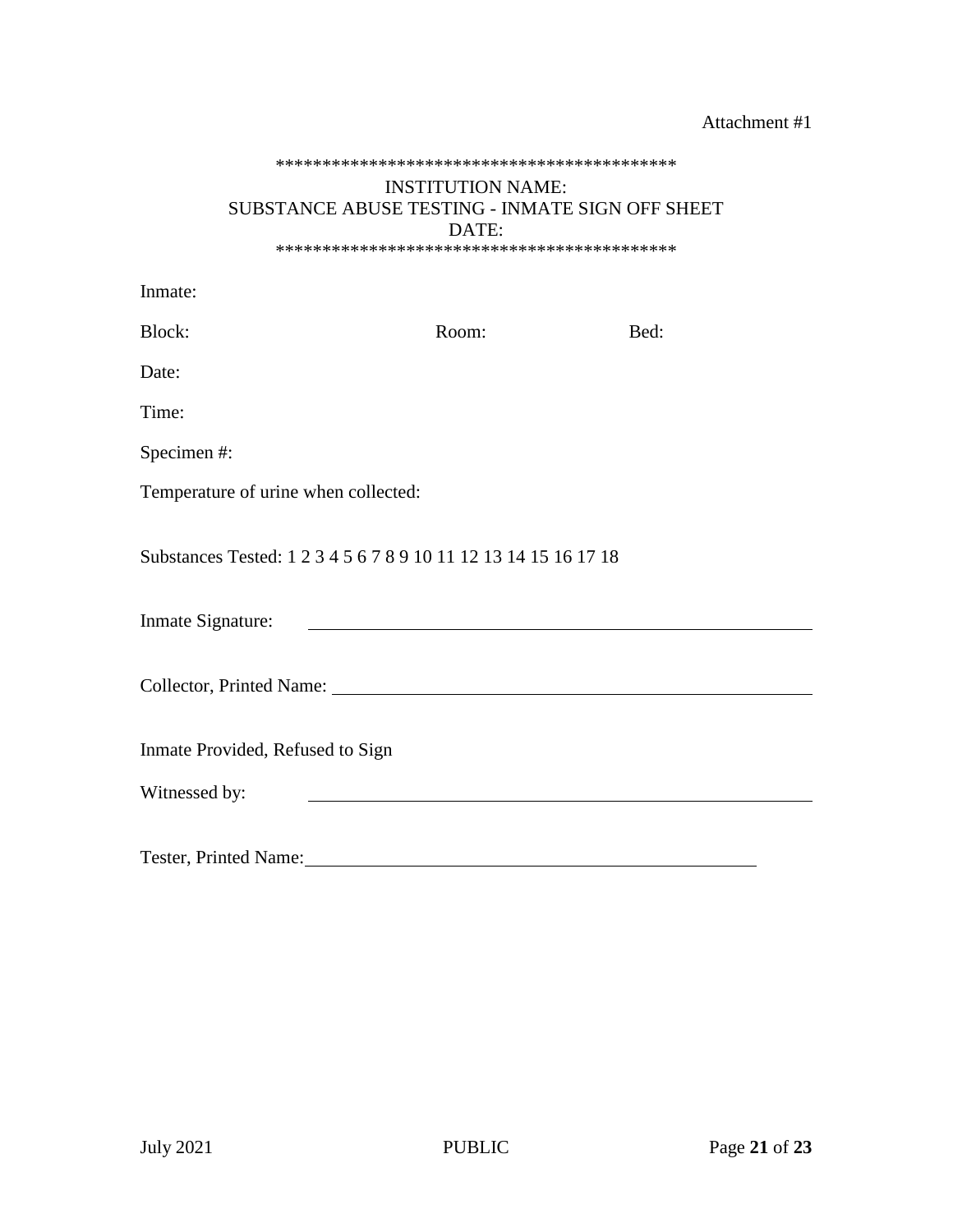Attachment #2

Massachusetts Department of Correction Substance Abuse Confirmation Test Election

Inmate: Commitment No.:

Disciplinary Report #

 $\Box$ I choose to waive my opportunity to have a Confirmation Test(s) performed on the initial test(s) listed in the above Disciplinary Report by the outside laboratory contracted by the Department of Correction. As a result, I understand that the initial test may be used as evidence in the above-referenced disciplinary report. Moreover, I understand that if I plead or am found guilty, I shall be subject to substance abuse monitoring for a predetermined period, consisting of two mandatory urine tests every month at a cost of \$6.00 per test at my expense.

 $\Box$ I choose to have a Confirmation Test(s) performed on the initial test(s) listed in the above disciplinary report by the outside laboratory contracted by the Department of Correction. If a positive result is confirmed, I understand I may be responsible for restitution regarding the cost of each confirmed confirmation test, as part of the sanctions issued following a guilty finding at the disciplinary hearing, pursuant to 103 CMR 430, *Inmate Discipline*. I also understand that if found guilty, I shall be subject to substance abuse monitoring for a predetermined period, consisting of two mandatory urine tests every month at a cost of \$6.00 per test at my expense.

#### **1 st Offense - 1 Year/24 tests (\$144) 2nd Offense - 2 Years/48 tests (\$288) 3 rd Offense or Greater - 3 Years/72 tests (\$432)**

I have read and fully understand the contents of this document and potential consequences of my decision, and am making this decision of my own free will, and without coercion.

Inmate Signature: Date: Date:

Disciplinary Officer: Disciplinary Officer:

To be selected by Disciplinary Officer in the event the Inmate Refuses to Sign.

l

 $\Box$ Inmate refused to sign and select an option above. Inmate was notified that his/her/their refusal to select an option above and sign this form may be used as an adverse inference in the above-entitled disciplinary proceeding and may result in the inmate being subject to substance abuse monitoring for a predetermined period, consisting of two mandatory urine tests every month at a cost of \$6.00 per test at the inmate's expense.

Disciplinary Officer: Disciplinary Officer: